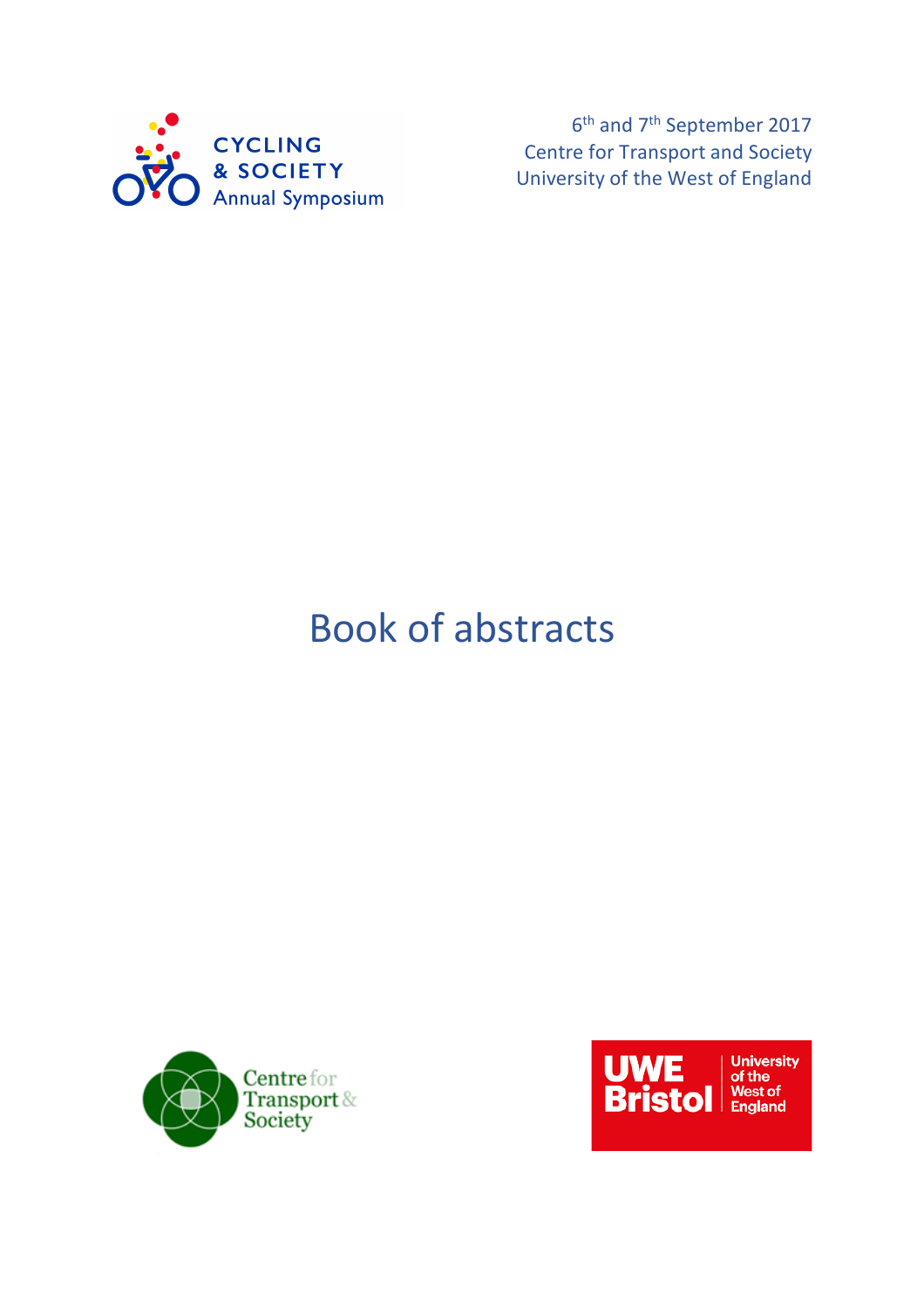# **THURSDAY 6TH SEPTEMBER**

**Session 1: PLENARY SESSION (2D67) Moderator: John Parkin (University of the West of England)**

**Kiron Chatterjee (University of the West of England) and Eva Heinen (University of Leeds) Increasing Levels of Cycling: The Contribution of Longitudinal Studies to Understanding What Encourages People to Cycle**

What is required to increase cycling is usually deduced from looking at places where cycling is common, and groups for whom cycling is popular, and seeking to transfer conditions and practices. However, attempting to copy conditions and practices from 'cycling exemplars' may not result in effective interventions. In recent years there have been a significant number of longitudinal studies that have tracked people's cycling over time, and use of other forms of transport, which have shown in what circumstances people start and stop and increase and decrease cycling. These have often been carried out in the context of programmes and schemes aimed at increasing cycling. They include quantitative studies, capturing cycling behaviour at regular intervals through a panel survey, and qualitative studies asking people about their cycling histories. This paper provides an overview of longitudinal studies around the world. It reports what these studies tell us about the extent to which cycling is stable or variable in people's lives and the role of different types of influencing factors – personal circumstances, social networks, seasonal and climatic conditions, physical provision for cycling and organisational arrangements. We explain how this improves our understanding of the effectiveness of different interventions to promote cycling.

#### **Brett Petzer (Eindhoven University of Technology)**

#### **Competing Sustainabilities: Cycling-as-a-Service Narratives in Rotterdam and Amsterdam**

Building on previous attempts to integrate discursive methods and the Multi-Level Perspective from transitions theory (Geels, 2012; Geels and Verhees, 2011; Hermwille, 2016; Rosenbloom et al., 2016), this paper investigates competing attempts by actors within the Cycling-as-a-Service (CaaS) niche and Dutch mobility regimes to promote or challenge the legitimacy of dockless CaaS systems in particular, and constructions of CaaS in general. It applies the multi-dimensional discursive interaction approach developed by Rosenbloom et al (2016) to the case of Rotterdam and Amsterdam leading up to the introduction, en masse and at scale, of dockless CaaS in these cities in 2016-2017, with a particular focus on Amsterdam's temporary ban on these systems on public land. The author argues that this stopgap measure, which contrasts with Rotterdam's more circumspect approach, represents a missed opportunity for more nuanced engagement by authorities with an innovation that has significant potential to contribute to both cities' stated sustainability aims. The authors conduct a narrative analysis of approximately 450 Dutch online and print media articles, policy documents and social media posts to determine the storylines that (de)legitimate dockless CaaS. The results are discussed in focus groups with users, CaaS providers and local government to contextualise framing struggles and other narrative work within the CaaS niche and validate findings. A key limitation in Rosenbloom's framework emerges in its treatment of space and scale, echoing critiques of the socio-technical transitions literature in this regard (Raven et al., 2012). The author contributes a revision and expansion of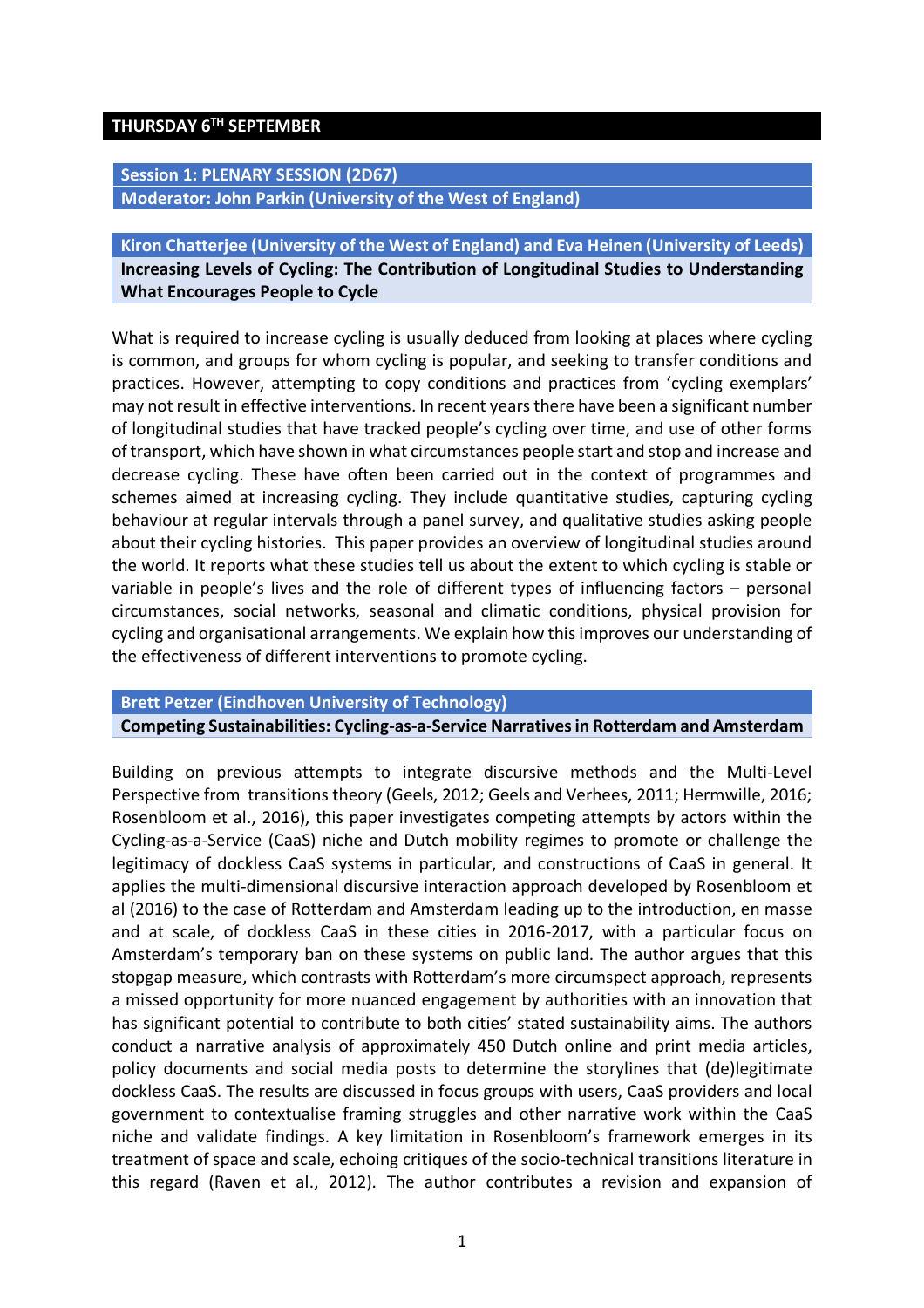Rosenbloom's multi-dimensional discursive interaction approach that explicitly recognises space as a basic determinant of the success of narrative work for niche actors, alongside existing dimensions (actors, claims, and context), thereby addressing a significant limitation and enhancing the framework's precision when applied to the inherent spatiality of urban mobility.

Works Cited:

Carmona, M., 2015. Re-theorising contemporary public space: a new narrative and a new normative. J. Urban. Int. Res. Placemaking Urban Sustain. 8, 373–405. https://doi.org/10.1080/17549175.2014.909518

Geels, F.W., 2012. A socio-technical analysis of low-carbon transitions: introducing the multi-level perspective into transport studies. J. Transp. Geogr. 24, 471–482. https://doi.org/10.1016/j.jtrangeo.2012.01.021

Geels, F.W., Verhees, B., 2011. Cultural legitimacy and framing struggles in innovation journeys: a cultural-performative perspective and a case study of Dutch nuclear energy (1945–1986). Technol. Forecast. Soc. Change 78, 910–930.

Hajer, M.A., van den Brink, M., Metze, T., 2006. Doing discourse analysis: coalitions, practices, meaning. Neth. Geogr. Stud. ISSN 0169-4839.

Hermwille, L., 2016. The role of narratives in socio-technical transitions—Fukushima and the energy regimes of Japan, Germany, and the United Kingdom. Energy Res. Soc. Sci. 11, 237–246. https://doi.org/10.1016/j.erss.2015.11.001

Munoz, L.H., Huijben, J., Verhees, B., Verbong, G., 2014. The power of grid parity: A discursive approach. Technol. Forecast. Soc. Change 87, 179–190.

Muñoz, P., Cohen, B., 2017. Mapping out the sharing economy: A configurational approach to sharing business modeling. Technol. Forecast. Soc. Change. https://doi.org/10.1016/j.techfore.2017.03.035

Raven, R., Schot, J., Berkhout, F., 2012. Space and scale in socio-technical transitions. Environ. Innov. Soc. Transit. 4, 63–78. https://doi.org/10.1016/j.eist.2012.08.001

Rosenbloom, D., Berton, H., Meadowcroft, J., 2016. Framing the sun: A discursive approach to understanding multi-dimensional interactions within socio-technical transitions through the case of solar electricity in Ontario, Canada. Res. Policy 45, 1275–1290. https://doi.org/10.1016/j.respol.2016.03.012

Turnheim, B., Håkansson, I., Berkhout, F., 2015. Regime analysis of Dutch mobility system: Analysis of stability and tensions in incumbent socio-technical regimes, Transition Pathways to Sustainable Low-Carbon Societies. PATHWAYS, London.

**Ben Wooliscroft (University of Otago, New Zealand) Understanding Mobility Cultures to identify barriers to cycling**

Mobility cultures represent the \attitudes and behaviour characteristic of a particular social group" (Simpson and Weiner, 1989) with respect to mobility. Cultures include explicit and/or implicit membership, feedback loops, diferences/variations, dominant groups, contrary groups (subcultures), language, meaning, messaging, rules and mores, much of which goes unwritten and unsaid | it is normal, until you leave the culture.

The cultures perspective has been used successfully in considering energy use and changes in energy use (Stephenson, Barton, Carrington, Doering, Ford, Hopkins, Lawson, McCarthy, Rees, Scott, Thorsnes, Walton, Williams and Wooliscroft, 2015), but it fails to account for the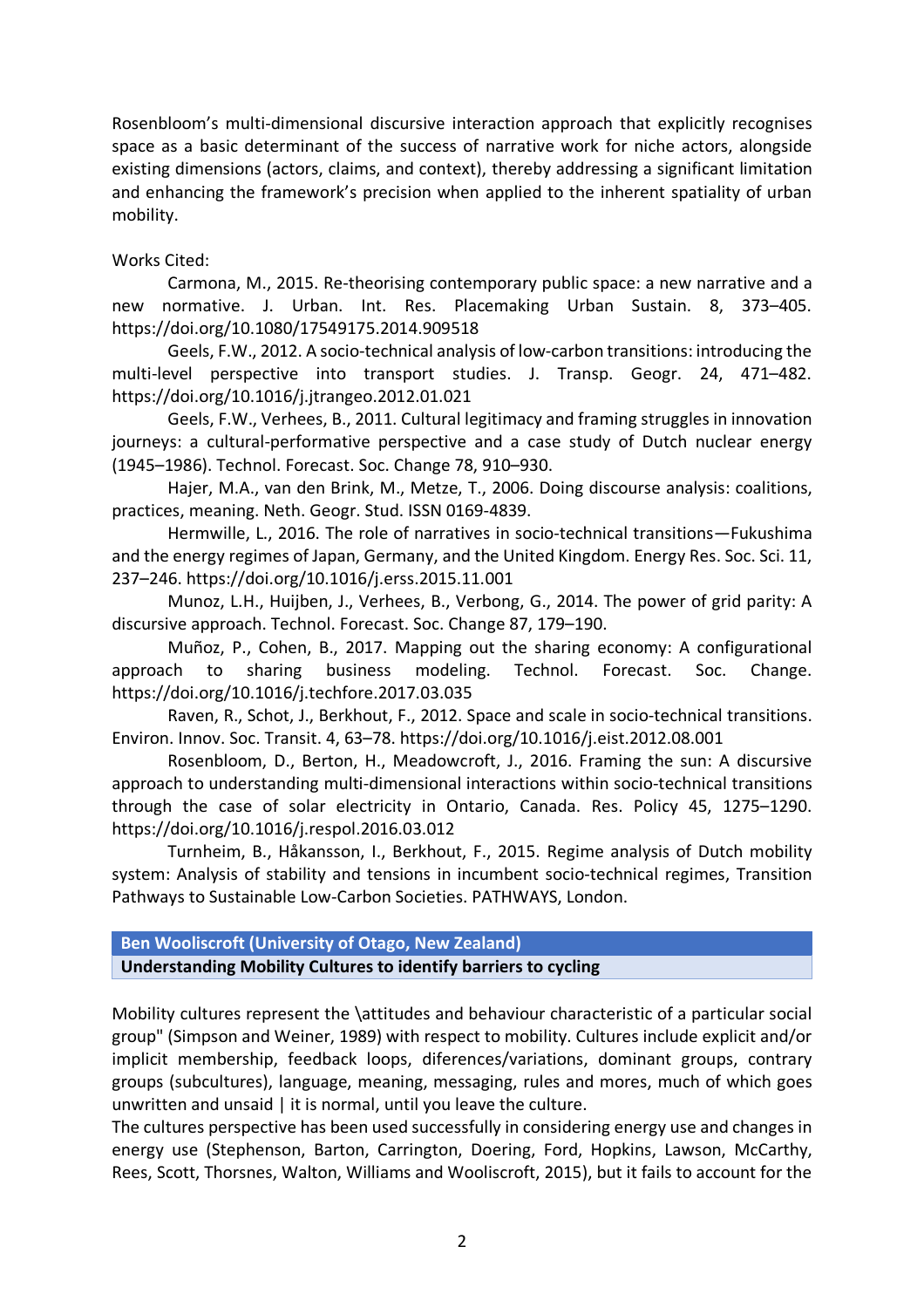particularities of mobility. While energy is consumed in the citizen's `castle' largely independent of social interactions, mobility takes place in shared spaces with potential for a `clash of cultures'.

These clashes of cultures will impact on the most vulnerable disproportionately. Understanding mobility cultures requires a more sophisticated model than the simplistic energy cultures framework, one that includes the factors external to the subjects' whose mobility cultures we are interested in studying, in this case, particularly, cyclists.

Much cycling research and policy intervention has focussed on infrastructure (c.f. Pucher and Buehler, 2008; Pucher and Dijkstra, 2000). While there is no question that infrastructure is important, there are many other factors that impact on the decision to cycle, or the perception that it is a viable mode of transport. The mobility cultures model that will be presented aims to capture the system of interactions and allow measurement with the purpose of identifying where social and/or policy interventions are required to increase cycling.

## References

Pucher, J. and Buehler, R. (2008). Making cycling irresistible: Lessons from the Netherlands, Denmark and Germany, Transport Reviews 28(4).

Pucher, J. and Dijkstra, L. (2000). Making Walking and Cycling Safer: Lessons from Europe, TRANSPORTATION QUARTERLY 54(3): 25-50.

Simpson, J. and Weiner, E. (1989). "The Oxford English Dictionary", 2nd edn, Oxford University Press Oxford.

Stephenson, J., Barton, B., Carrington, G., Doering, A., Ford, R., Hopkins, D., Lawson, R., McCarthy, A., Rees, D., Scott, M., Thorsnes, P., Walton, S., Williams, J. and Wooliscroft, B. (2015). The Energy Cultures framework: exploring the role of norms, practices and material culture in shaping energy behaviour in New Zealand, Energy Research & Social Science 7: 117- 123.

**Robin Lovelace (University of Leeds), Malcolm Morgan (University of Leeds), Craig Morton (Loughborough University), Anna Goodman (London School of Hygiene and Tropical Medicine)**

**Severance, parallels and integration: a three phase methodology for assessing the active travel impacts of major transport infrastructure projects**

The background of this research is the huge impact major transport infrastructure projects such as HS2 will have on walking and cycling and the lack of evidence and established methodologies for estimating such impacts before work begins. Large infrastructure projects affect many aspects of life and there are well-established methods in economic appraisal, cost-benefit analysis and environmental impact assessment. Recently other types of assessment have emerged, including health and equality impact assessment. There is an emerging literature focussing explicitly on active travel impacts, much of which seeks to evaluate the impacts of new schemes on walking. However, there is little in the way of methods for assessing likely impacts of new schemes a-priori, let alone reproducible methods for assessing potential impacts before they arise.

Motivated by the need for accessible and scalable tools to assess active travel impacts of new developments, this paper sets out methods for active travel impact assessment. It is based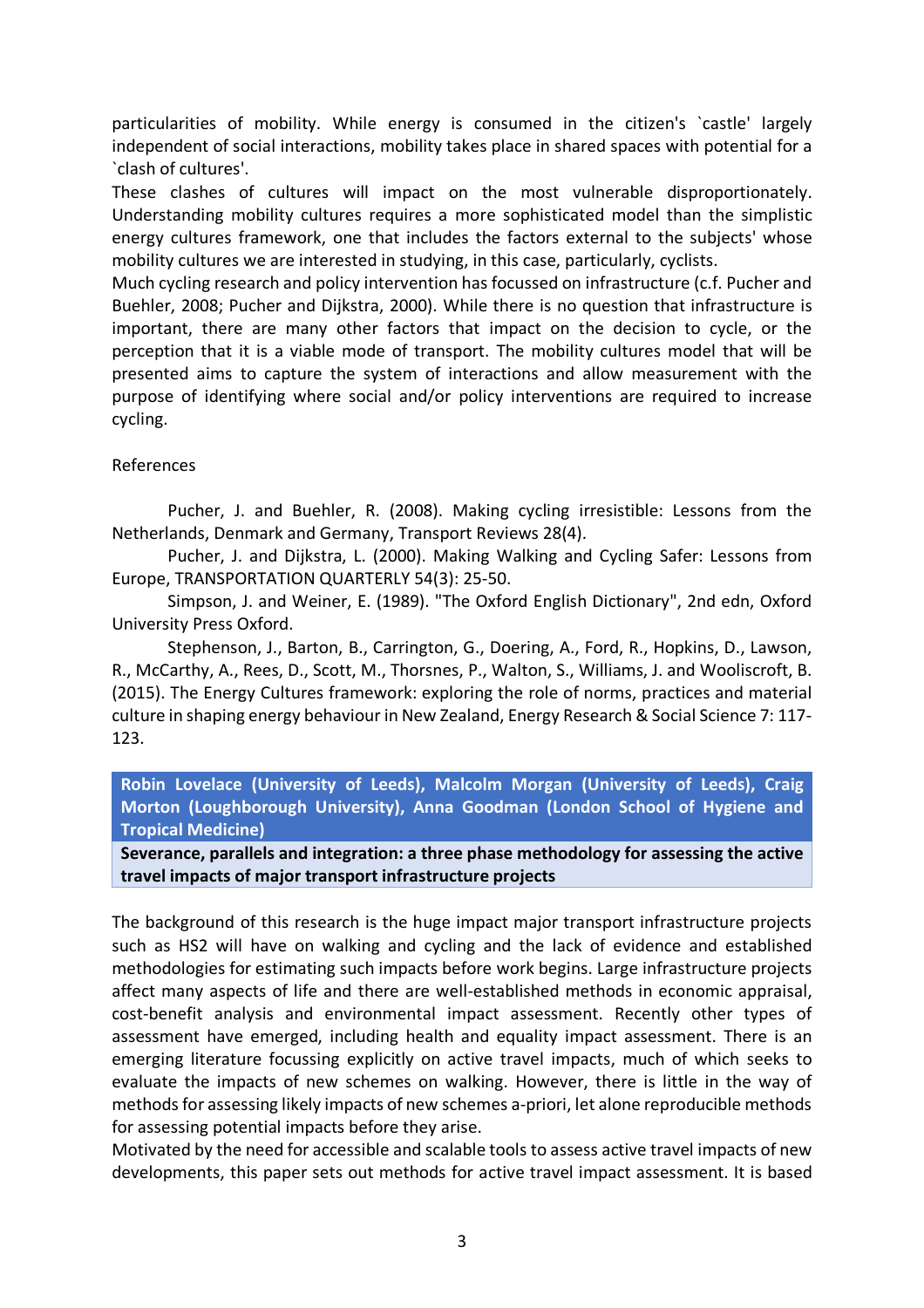on the division of active travel impacts based on the geographic relations between the development and walking and cycling desire lines: Severance, when new infrastructure cuts across routes with high active travel potential; parallels, opportunities for constructing new routes parallel new infrastructure; and integration with existing transport services, where new or different active travel options are unlocked by new infrastructure.

We find that the methods have the potential to identify and act on risks and opportunities associated with proposed developments down to road segment level. We conclude that new methods, such as those presented in this paper, have the potential to ensure that the impacts of major infrastructure projects on walking and cycling are properly accounted for before building begins.

#### **Session 2.1: COMMUNICATION (2D67)**

**Moderator: Caroline Bartle (University of the West of England)**

#### **Cat Silva (Technical University of Munich)**

**Coding Interactions on Street Segments with Unprotected Bicycle Lanes**

Understanding how road users behave on street segments with unprotected bicycle lanes in place is vital to assessing how safe this type of infrastructure is for bicycle mobility. A growing body of research utilizes user perception surveys to understand how safe people feel when riding a bicycle or using particular types of urban infrastructures (Aldred 2016; Caulfield, Brick, and McCarthy 2012; Manton et al. 2016; Krizek and Roland 2005; Piatkowski, Marshall, and Johnson 2017). Limited research, however, has applied an observational approach to unpack and analyze how people behave when using and interacting with unprotected bicycle lanes. This research aims to add to the existing body of perception research by illuminating what is happening 'on the ground'.

Rather than deploying an observational study with a predetermined set of behavioral variables, as other observational studies have done (Bernardi and Rupi 2015; Greibe and Buch 2016; Jensen 2008), this research uses a grounded theory approach. Upon collecting video recordings, shot from above, of street segments with unprotected bicycle lanes, the threestep Straussian grounded theory method is applied (Corbin and Strauss 2015; Kenny and Fourie 2015). First, an extensive list of actors (road users and objects) are identified along with a list of the multitude of actions these actors are observed engaging in. Second, these actor-actions are categorized into events describing different types of situations and circumstances which have an apparent impact on how well the unprotected bicycle lane is functioning as a safe, dedicated travel lane for bicyclists. Lastly, the aim of this framework is to identify what consequences the different categories of events have on bicycle safety.

This presentation will introduce the coding framework established by applying this methodology to a pilot study, including the actor-action variables and categories of events identified through an observational pilot study. The framework will be applied in a subsequent observational study to quantify these qualitatively identified variables and statistically analyze which road users behavior and which elements of infrastructure design have the greatest impact on the safety and functionality of unprotected bicycle lanes.

References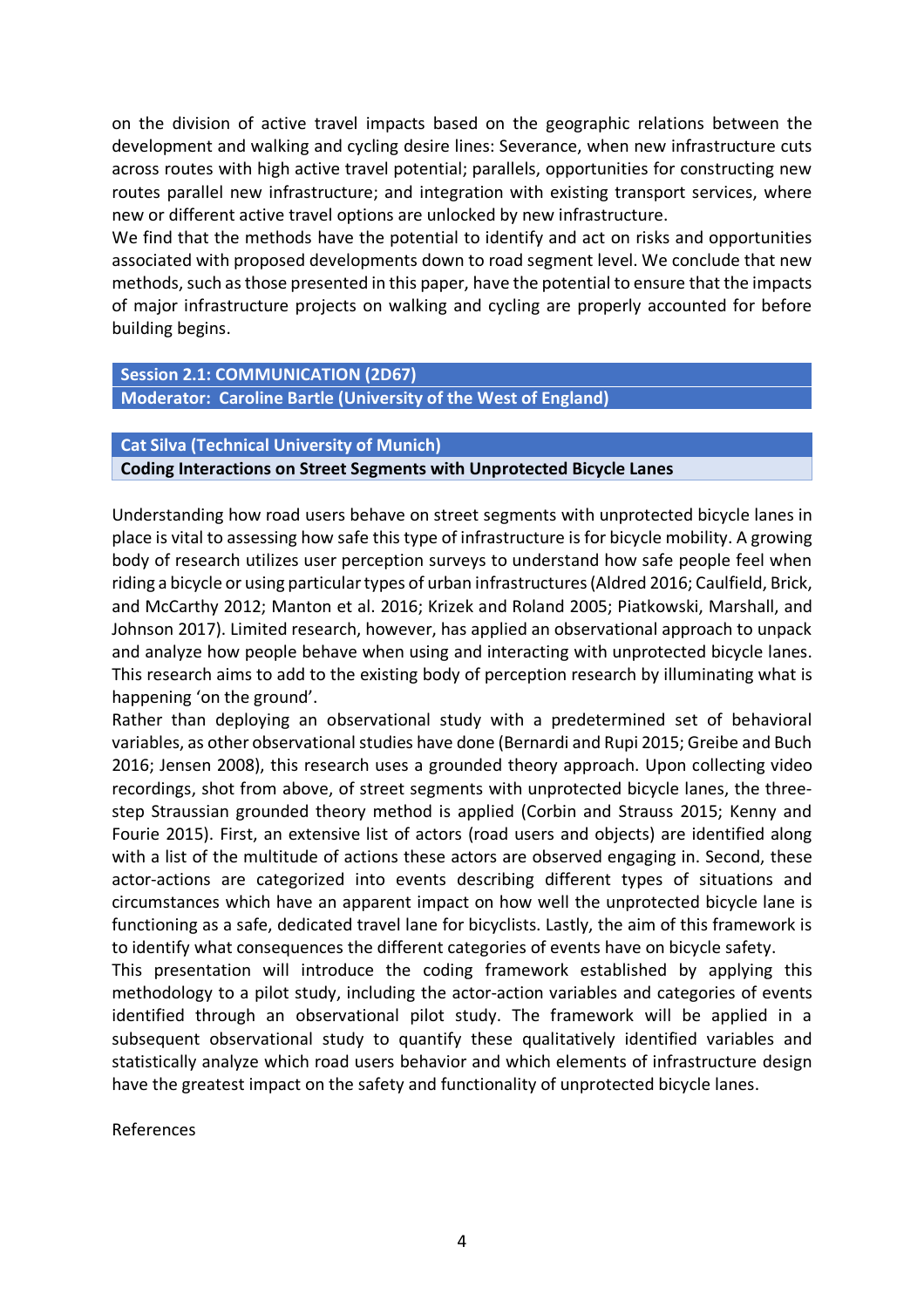Aldred, Rachel. 2016. "Cycling near Misses : Their Frequency, Impact, and Prevention." Transportation Research Part A 90. The Author(s): 69–83. doi:10.1016/j.tra.2016.04.016.

Bernardi, Silvia, and Federico Rupi. 2015. "An Analysis of Bicycle Travel Speed and Disturbances on Off-Street and on-Street Facilities." Transportation Research Procedia 5. Elsevier B.V.: 82–94. doi:10.1016/j.trpro.2015.01.004.

Caulfield, Brian, Elaine Brick, and Orla Thérèse McCarthy. 2012. "Determining Bicycle Infrastructure Preferences - A Case Study of Dublin." Transportation Research Part D: Transport and Environment 17 (5). Elsevier Ltd: 413–17. doi:10.1016/j.trd.2012.04.001.

Corbin, Juliet, and Anselm Strauss. 2015. Basics of Qualitative Research: Techniques and Procedures for Developing Grounded Theory. 4th ed. London, England: Sage Publications, Inc.

Greibe, Poul, and Thomas Skallebæk Buch. 2016. "Capacity and Behaviour on One-Way Cycle Tracks of Different Widths." Transportation Research Procedia 15. Elsevier B.V.: 122–36. doi:10.1016/j.trpro.2016.06.011.

Jensen, Søren Underlien. 2008. "Bicycle Tracks and Lanes: A Before-After Study." Accident Analysis and Prevention 40 (2): 742–50. http://www.vehicularcyclist.com/copenhagen2.pdf.

Kenny, Méabh, and Robert Fourie. 2015. "Contrasting Classic , Straussian , and Constructivist Grounded Theory: Methodological and Philosophical Conflicts." The Qualitative Report 20 (8): 1270–89.

Krizek, Kevin J, and Rio W Roland. 2005. "What Is at the End of the Road ? Understanding Discontinuities of on-Street Bicycle Lanes in Urban Settings." Transportation Research Part D: Transport and Environment 10: 55–68. doi:10.1016/j.trd.2004.09.005.

Manton, Richard, Henrike Rau, Frances Fahy, Jerome Sheahan, and Eoghan Clifford. 2016. "Using Mental Mapping to Unpack Perceived Cycling Risk." Accident Analysis and Prevention 88. Elsevier Ltd: 138–49. doi:10.1016/j.aap.2015.12.017.

Piatkowski, Daniel P., Wesley Marshall, and Aaron Johnson. 2017. "Identifying Behavioral Norms among Bicyclists in Mixed-Traffic Conditions." Transportation Research Part F: Traffic Psychology and Behaviour 46: 137–48. doi:10.1016/j.trf.2017.01.009.

## **Sam Bennett, Kate Pangbourne and Al Baker (University of Leeds) Effective Targeting of Pro-Cycling Messages: Arguments, Attitudes and Values**

This presentation will present results from the interdisciplinary ADAPT project which is developing effective messages for encouraging sustainable travel behaviour. The aim is that the messages will be suitable for delivery via personal technologies (e.g. Smartphone apps). The experiment that we report here explores how argument type, and the value arguments appeal to, effect the persuasiveness of messages designed to encourage cycling as a form of transportation. We also investigated whether travel attitude and personality moderate this effect.

Participants were asked to rate the persuasiveness of arguments designed to encourage cycling as a method of transportation for journeys under 2 miles. 16 short arguments were developed from our Sustainable Transport Communication Database (STCD) and were manipulated on two variables: the value appealed to (health, financial, environment and convenience) and the form of argumentation used (ad populum, authority, consequence and practical inference). Participants' travel attitudes and personality were also measured. We hypothesised that health arguments and arguments from authority sources would be rated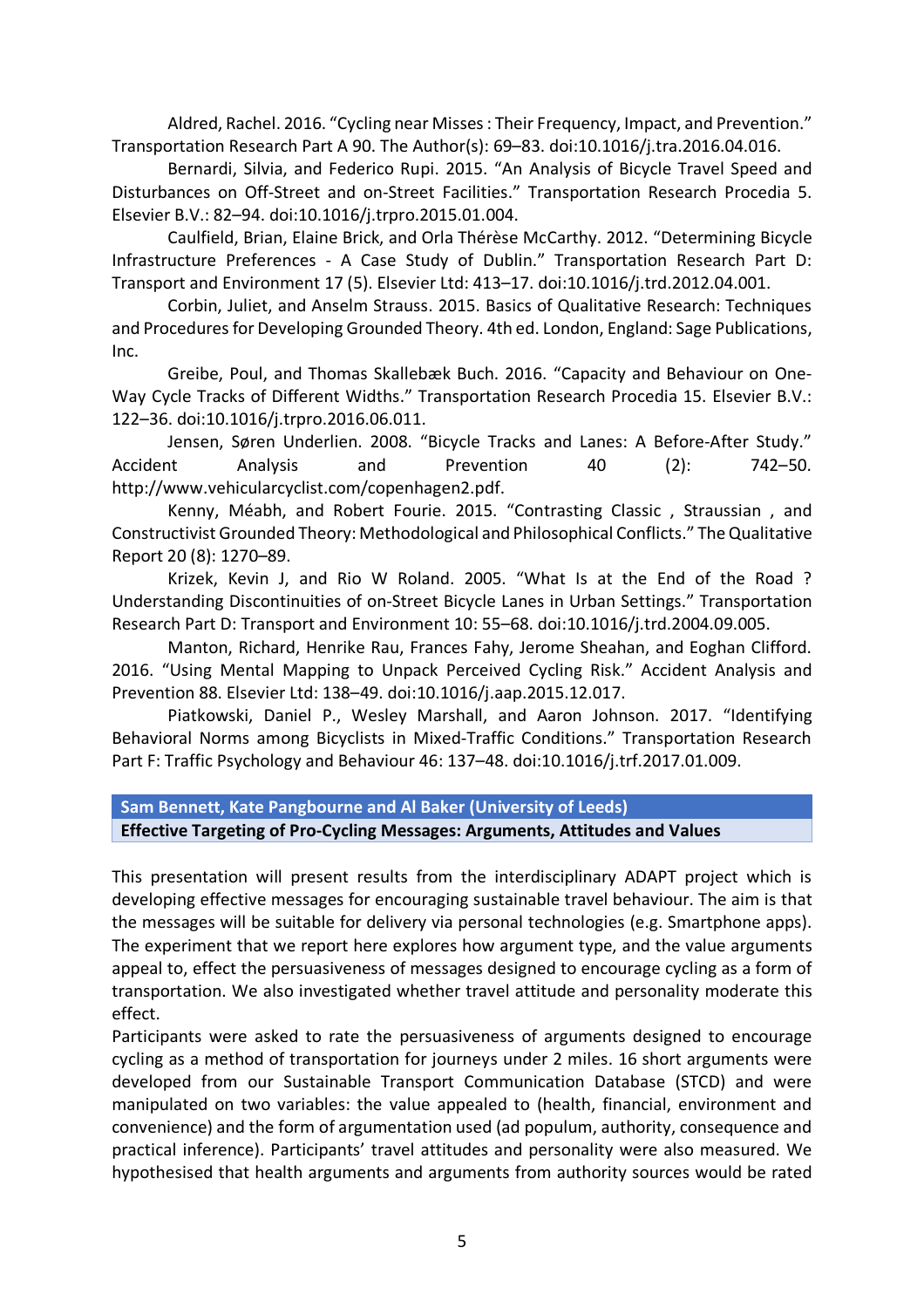as most persuasive, but that these ratings would be dependent on participant scores on the agreeableness personality scale.

Preliminary Analysis showed that arguments relating to the health and financial benefits of cycling were significantly more persuasive than those of environmental and convenience benefits. This difference was largely attributable to participants scores on the agreeableness personality scale. Participants low in agreeableness rated environmental arguments as less persuasive while participants high in agreeableness rated convenience arguments as less persuasive. Additionally, we found that arguments from authority sources were rated as more persuasive across all values, except for those relating to financial benefits, where ad populum arguments were most persuasive. We will provide a full summary of the findings and discuss how they relate to the structuring of persuasive messages for behaviour change with a focus on personalising messages.

## **Seamus Allison (Nottingham Trent University)**

**Old blokes and kids cycle, but not me: exploring self-image barriers to cycling**

#### Background

This paper reports on early findings from a four-phase project exploring emerging-adults' (EAs) perceptions of cycling, specifically utility cycling. Given the UK Government's ambition to start a cycling revolution it is posited that considerable behaviour change amongst key population groups is required. If the revolution is to materialise policy makers will have to encourage EAs to consider cycling.

Research exists on the situational barriers to cycling; limited research explores less tangible concerns, such as how cyclists and cycling is perceived with regards to EAs. If EAs are to be encouraged to cycle, cycling needs to be seen as more attractive in terms of social acceptability and self-image maintenance.

## Methods

Four focus groups of ten people aged between 18-25 were held. Groups one and two consisted of undergraduates, group two was a mix of business based masters students and group three involved employed people aged 18-25. They were digitally recorded. NVivo3 was used for coding, organising and analysis. In analysis we draw on work that posits cycling as 'a practice' constituted from competences, meanings and materials.

## Results

EAs appear to be a difficult group to motivate; the notion of being a cyclist is anathema and cycling appears to be an irrelevance. For EAs, competence in cycling is something to be avoided. Incompetence, by contrast, would be considered both cooler and less associated with children and older generations. The materials of cycling, as linked to dominant stereotypes (child and clubman) are similarly off-putting, whilst meanings are clearly linked with the establishment of an identity that is essentially non-cycling.

## Impact

Our results are of interest to policy makers who are responsible for encouraging cycling in the UK. Infrastructure-based programmes may not be enough to facilitate a cycling revolution. Policy maker may need to focus on improving the image of cycling.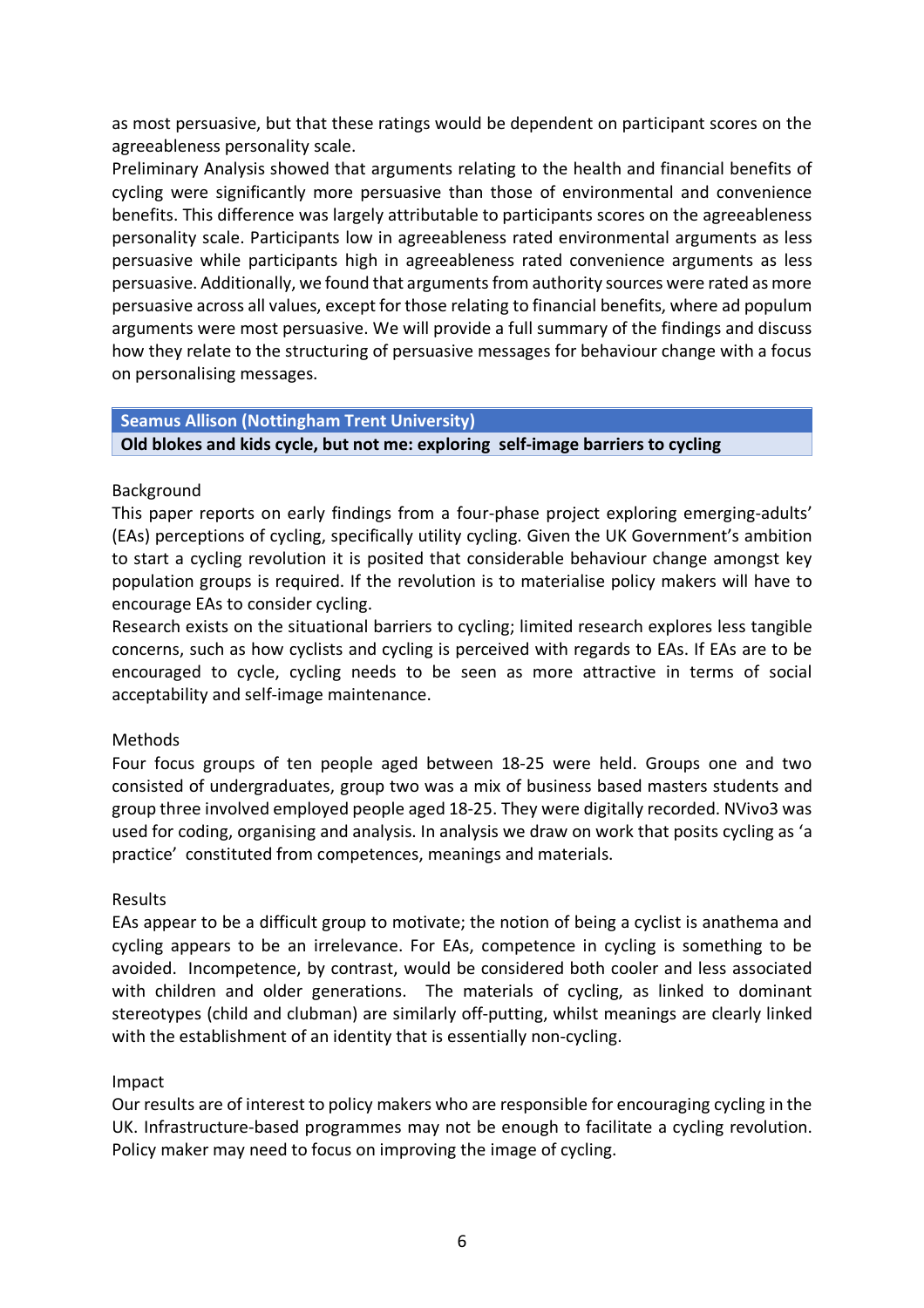## **Angela van der Kloof (Radboud University & Mobycon) The formal social infrastructure for passing on cycling knowledge in the Netherlands**

The introduction of cycling facilities to a city's transport network has effects in terms of safety for a variety of users as well as the uptake of cycling for different journey types. Measuring these effects has proven difficult due to a number of factors, not the least of which being the often patchy and incomplete data on cycling rates. Here we look at the safety effects of the introduction of a network of cycling facilities over the period 2005 – 2014, in the city of Portland Oregon, USA.

Portland has been chosen because of the availability of data on both infrastructure and cycling levels; including data on installation dates and locations of all cycling facilities. GIS shape file data has been used to define the facility's locations within the Portland network. Additional shape files containing information about injury collision rates and locations were also used. Portland has relatively high levels of cycling which means that there are enough data points to test statistical significance, which can be an issue in English speaking cities that typically have low levels of trips made by bike.

Many previous studies looking at this issue have suffered from the key weakness of failing to control for exposure; i.e. looking at where cyclists are injured but without being able to account for where cyclists are riding. This means that apparently dangerous sites might appear so because of high volumes of cyclists, rather than high risks for each cyclist. We have used local count data combined with trip records produced by users of the Strava cycling smartphone app to generate control points whose infrastructural characteristics can be compared with injury points. This enables us to see whether, for instance, bicycle boulevards (streets with reduced motor traffic volumes and/or speeds, which cyclists are encouraged to use) are associated with lower injury risk.

Analysis is currently under way and will be complete by August ready to present the results at the Symposium.

**Session 2.2: INFRASTRUCTURE AND INTERACTIONS WITH TRAFFIC (4X113) Chair: Fiona Crawford (University of the West of England)**

**Jonathan Flower; John Parkin (University of the West of England) Exploring the Implications of Turning Vehicles Giving Way to Pedestrians and Cyclists**

Background. 'Turning the Corner' started as a British Cycling campaign to create simpler and safer junctions through design and by creating a 'universal' rule to give way when turning in the UK. This study responds to the 'Turning the Corner' report which acknowledges that research is needed to establish the feasibility of successfully managing road user behaviour and to address concerns raised by groups representing disabled people.

Methodology. Q-methodology was used to make sense of the divergent viewpoints of road users on the proposed changes. The methodology is good at capturing and describing divergent views and consensus in a group. It provides a quantification of patterned subjectivities. 50 cyclist, pedestrian and driver participants, including people with visual impairments and wheelchair users took part, representing a broad range of perspectives. After a brief presentation of what the Turning the Corner proposals entail and what they currently look like as practised in other countries, each participant took part in a Q-sort. This involved sorting a comprehensive set of statements which reflected all of the different things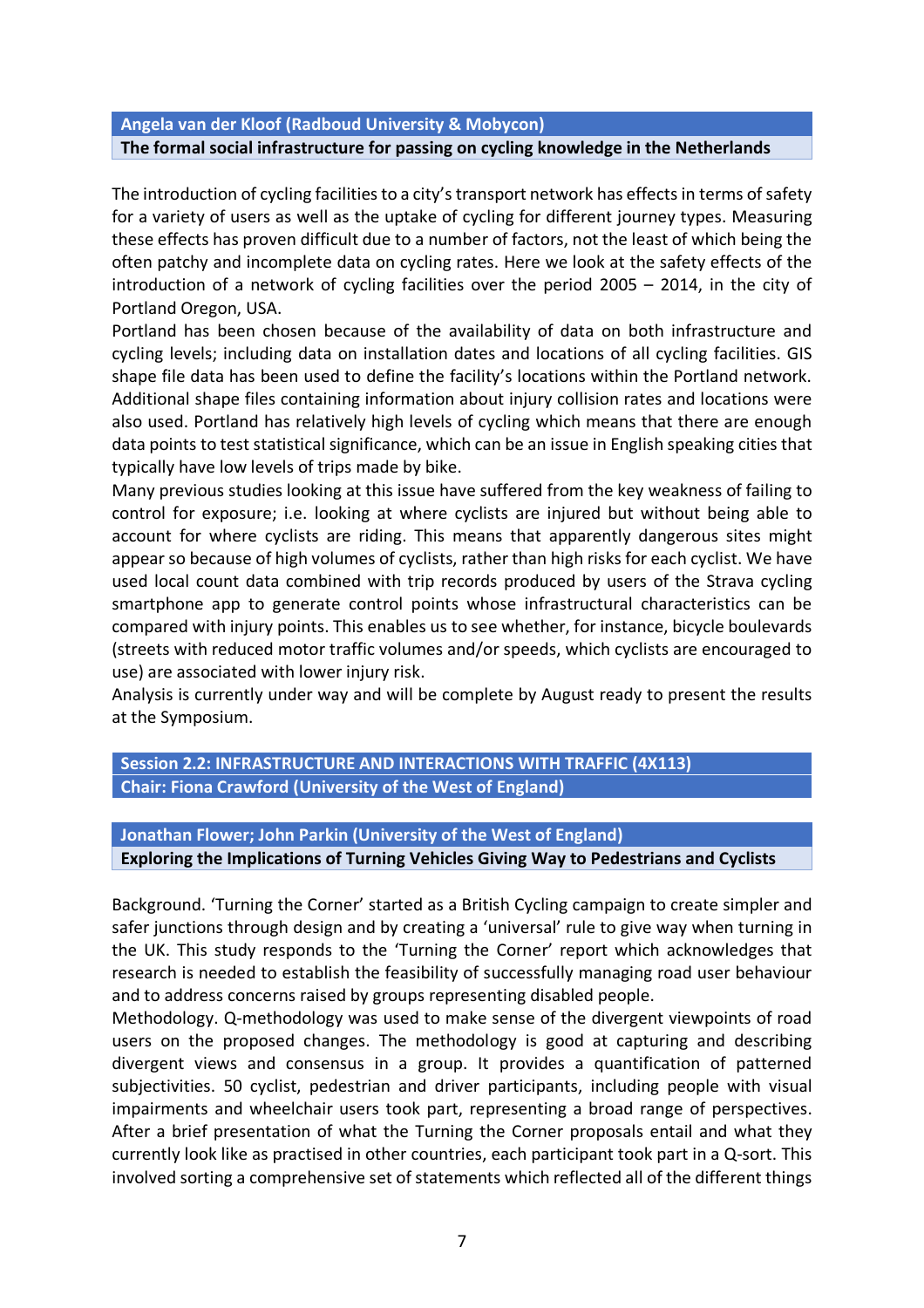people might say about the topic, compiled in advance from mainly conversational sources such as discussion forums on the subject. The initial sort required participants to categorise the statements according to whether they agreed, disagreed, or did not care, followed by a more refined sort ranking the statements from those they most agreed with to those they most disagreed with, in a pre-defined matrix. Each participant was also briefly interviewed to establish why they sorted as they did.

Results. Findings will be available in September and will provide a better understanding of shared viewpoints on the topic and why people hold those views. It will also provide insight into the values, perspectives, opinions, tastes and also generally what people think and feel about the proposals that will influence how effective the implementation of any changes will be.

Impact of the research. The study will help inform discussion about design changes at junctions as well as possible changes to the Highway Code and traffic regulations.

# **Uttley, J. & Fotios, S. (University of Sheffield) Road brightness and cycling rates after-dark**

Cycling needs to be a viable and safe travel option at all times of the day if it is to meet the needs of an increasingly 24-hour modern society. Darkness produces a significant drop in the number of people cycling, compared with the same time of day but in daylight. Public lighting may encourage people to cycle when it turns dark, by giving them greater reassurance of being seen by drivers and by making it easier to see potential hazards in their path. We examined the size of the reduction in cyclists after-dark at 48 locations in Birmingham, UK. We calculated odds ratios to account for effects of time of day and time of year on the number of people cycling. This compares the ratio of cyclists in the same hour of the day but in daylight or dark conditions to the ratio of cyclists over the same periods of the year but in an hour when the light condition does not change. A larger odds ratio indicates a bigger reduction in cyclist numbers due to darkness. Odds ratios at each of the 48 locations in Birmingham were compared against the relative brightness of the road or path at those locations, estimated from night time aerial images. Results showed an escarpment-plateau relationship between brightness and odds ratio (Figure 1). A small initial increase in brightness produced a significant reduction in the negative impact of darkness on cycling rates. This effect plateaued, with further increases in brightness having little impact on cycling rates after-dark. These results suggest minimal levels of lighting could encourage more people to cycle after-dark.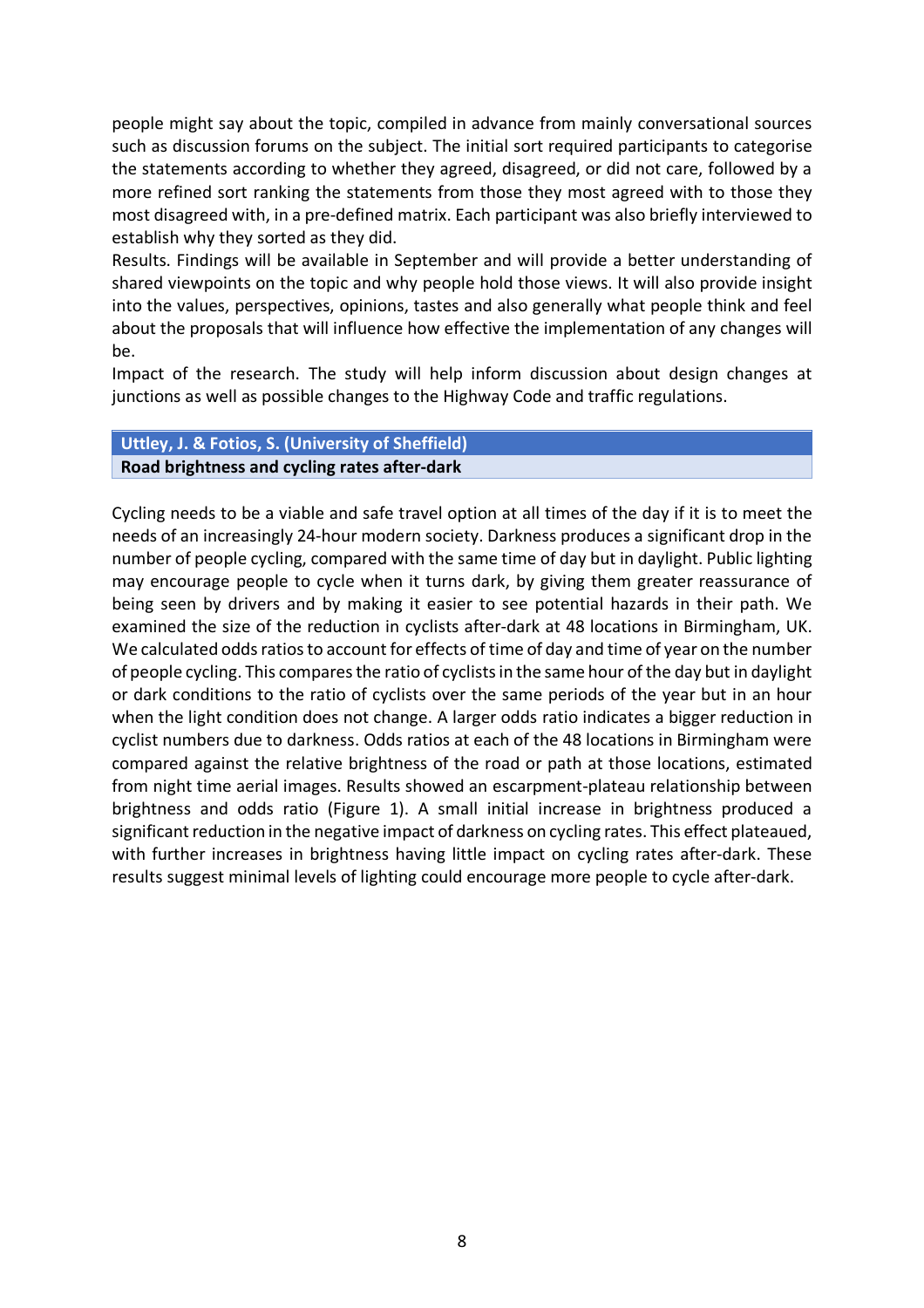

Figure 1. Escarpment-plateau relationship between reduction in cyclists after-dark (odds ratio) and relative brightness of road or path (brightness factor).

# **Tom King, Rob Snowball (Newcastle City Council) Local evaluation of cycling strategy – developing a pragmatic methodology in Newcastle**

# Background

Evaluation is a label at the end of project plans but typically follows a financial audit methodology: design capability and local experience can be limited. National templates for large projects lack 'cycling as transport' objectives, focusing on health (economics) for active travel. Stakeholder enthusiasm for learning from what was effective in Newcastle instigated work to establish: A narrative elaborating user experiences in the context of local data available, and national targets; and recommended evaluation for the City's revised Cycling Strategy.

# Methodology

Local evaluation practice was reviewed at three levels comprising process, schemes and overall strategy, with focus on the last. Existing strategy was scrutinised for suitable aims to operationalise and two objectives selected: the development of strategic radial routes; and the increase of the number of short trips made by active modes. The Welsh Audit Tool was extended with learning rides on 3 strategic routes to include incremental aspects of process.

# Results

'Strategic' routes orient to experienced commuter cyclists but compromise on technical design standards. Short trips are infeasible to measure directly, leaving non-commuting behaviour poorly understood due to reliance on national data. Cycle counters/Bikelife show successful increases in numbers cycling are travel to work (to 7%) or other peak time, not short trips in general. Connectivities to trip attractors are currently poor; focus of schemes on infrastructure design, often to a high standard for improved segments leaves discontinuities for trips.

# Impacts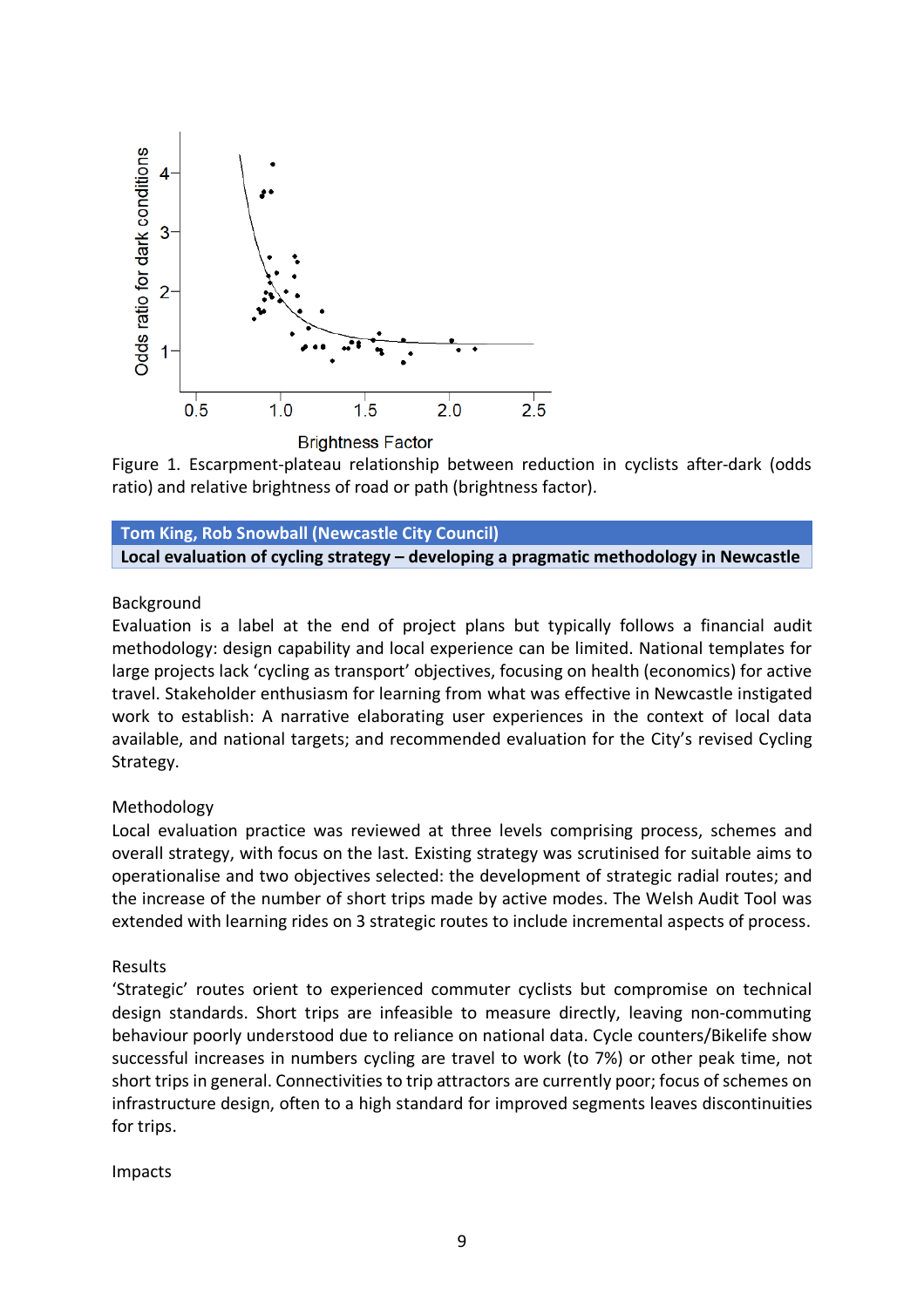Scheme transport objectives facilitate monitoring of success by collecting initial data, and improve planning conceptualising stages of journeys by groups. Cycle monitoring uses estimated modal proportions for key routes, and accessing the city centre. Strategic mapping of routes will include key destinations and connectivities. User evaluation is extending to identify other groups of cyclists and trip purpose, as well as disruptions for vulnerable groups.

## **Kevin Hickman (Wheels for Wellbeing) The temporal instability of three wheels**

Invented at the same time that the bicycle was introduced into Britain, the Reverend RH Charsley's manumotive tricycle, the Velociman, bridged a period of great change in cycles, cycling and in women's rights in which it played a role. At the time it was also a boon to people with a lower limb disability, but despite its apparent popularity and fitness for purpose it recently had to be reinvented.

Although originally designed and patented as a mobility aid for the 'lame', in the 1880s it was also bought and used by non-disabled people, including Lewis Carroll who recorded his experience of it in his diaries. However, despite two further patents to add different methods of foot propulsion, the Velociman became associated with disabled people such as suffragette Rosa May Billinghurst who used it throughout her time in the Women's Social and Political Union, and Singer Cycles ceased production of it in 1913.

The factors affecting the fortunes of what became a niche product - changing fashion and attitudes, loss of a market and an advocate, new technology and increasing relative cost - are considered, weighed and compared against the Velociman's modern day equivalent, the Mountain Trike. Will this latest incarnation fare any better? I argue that little has changed in the intervening century and that the underlying reason for the transitory nature of these products is systemic and linked to the contrasting, enduring nature of the bicycle.

**Session 3: POSTERS Foyer to Glendinning Lecture Theatre 8 facilitators leading 8 groups, 5 minutes per poster**

**Chris Bristow & Kristine Bloor (BetterPoints Ltd)**

**BikeSmart Reading – using a digital app and incentives to encourage modal shift from cars to cycling**

BikeSmart Reading, a 6-month EMPOWER-funded project run by BetterPoints for Reading BC who aimed to 'substantially reduce use of conventionally fuelled vehicles through reward rather than punishment'.

A localised BetterPoints App and web portal were created (bikesmartreading.betterpoints.uk). Participants earned BetterPoints™ primarily by tracking cycle journeys using the app, with bonus rewards available for engaging with the programme and prize-draws. BetterPoints are exchanged for high street vouchers or donated to charity. Non-monetary rewards of push messages, in-app medals and leaderboards enhanced motivation.

It wasn't necessary to own a bike or be a confident cyclist to participate because we teamed up with ReadyBike & Avanti Cycling to reward participation in cycle training, skills sessions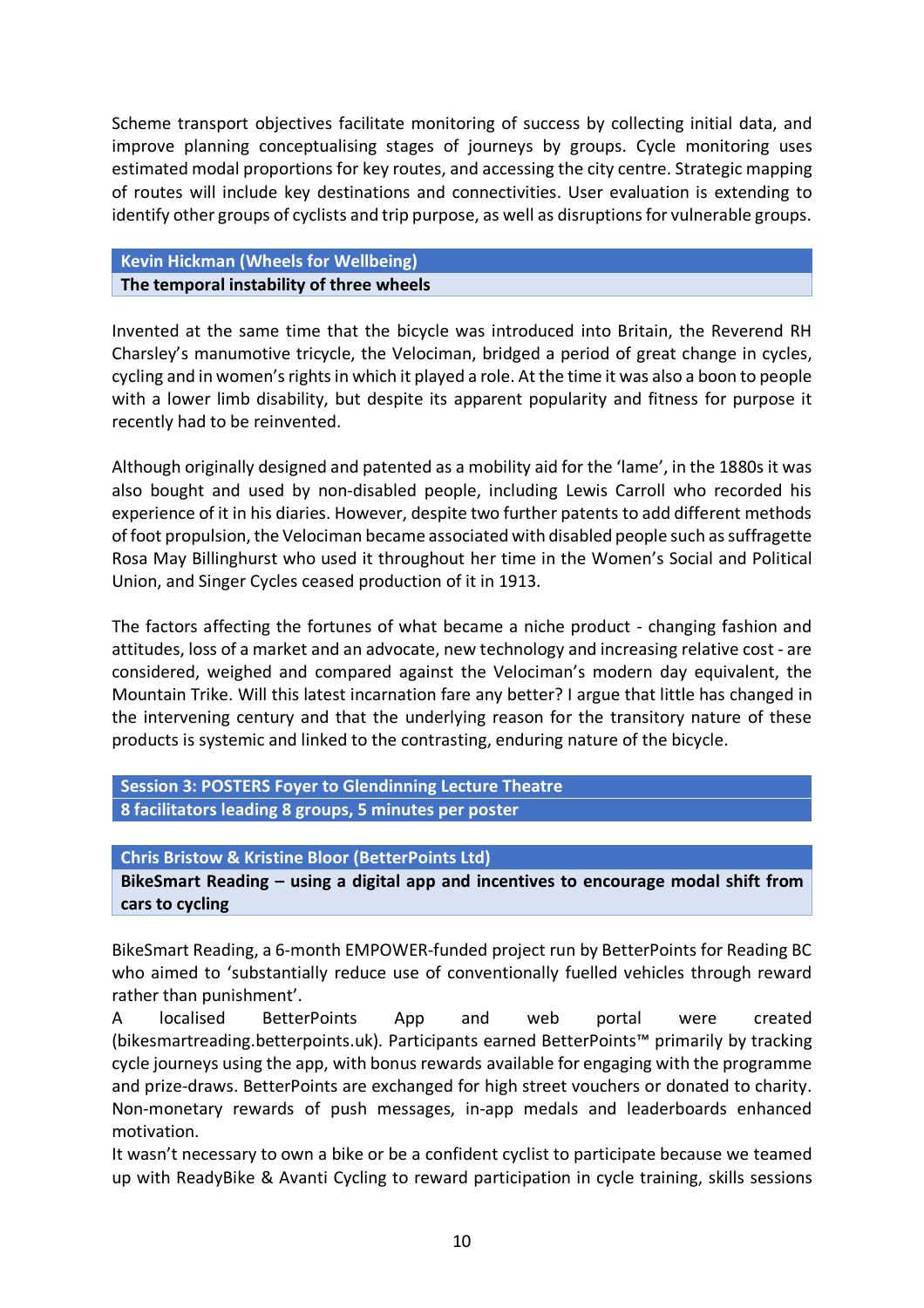(60+ sessions delivered) and cycle-hire, addressing common barriers to cycling and increasing expertise and confidence. A successful weekly ride with mental health charity 'Sport in Mind' and engagement with community groups and charities helped vulnerable groups access BikeSmart.

## Results

Over 600 participants regularly tracked cycling and earned rewards

331,762 miles of cycling tracked potentially saving approximately 9 tonnes CO2 emissions In response to the in-app question at the end of a cycle journey (not asked every time) over 70% said the journey replaced a car journey.

65% of respondents to the end of programme survey said BikeSmart encouraged them to change their travel behaviour

As well as the positive effects on congestion (and thus air quality) of a reduction in single user car journeys there are a wide range of positive outcomes for individuals and communities.

**Mary Lawler (University of Central Lancashire) Pathways of Desire**

The Desire Lines Cycle Network project seeks to build on existing technologies and platforms to harness data. We are interested in the routes people use to access the official cycle routes across the city. This project explores these questions further via a series of qualitative and quantitative, 'data sprint' workshops

Over the course of this project, we have followed an ideation process to look at the problem of a lack of clear cycle routes in and around Preston. The first workshop defined the problem by empathising with users. We found that the desire lines or chosen paths might have been similar routes, but one size doesn't fit all. There were differences in acceptability ratings of the paths depending on the age, gender, type of journey, time of day, etc. The problem definition was also enlarged to include a lack of communication between users and designers to develop cycle networks and also notify of maintenance issues

In the second workshop, the focus was on imagining the communication channel. The use of social media and other platforms, as well as the ways participants engaged with civic society, current data sharing, and cycling information needs were explored. A strong desire emerged for a clear, easy to use App that integrates with existing technologies and platforms. A crucial element for buy-in was the ability to see that by sharing their data and contributing there was a tangible improvement or action as a result.

This is an ongoing project. Engaging with cyclists and local authority planners, a better understanding of the needs, wants and constraints of each 'side' has been developed and by opening the channels of communication, each begins to understand the other. The design and development of prototype is currently underway, which will be tested over the summer of 2018.

## **David Hicks (ITP)**

**Beyond the cycle path: designing for a future of mixed mobility devices**

Since the 80s in France several urban policies have emerged targeting a shift from car to other transport modes. Despite new infrastructures and communication campaigns, the results of such policies still remain lower than expected [Kaufmann, 2000 ; Buhler, 2015]. For most of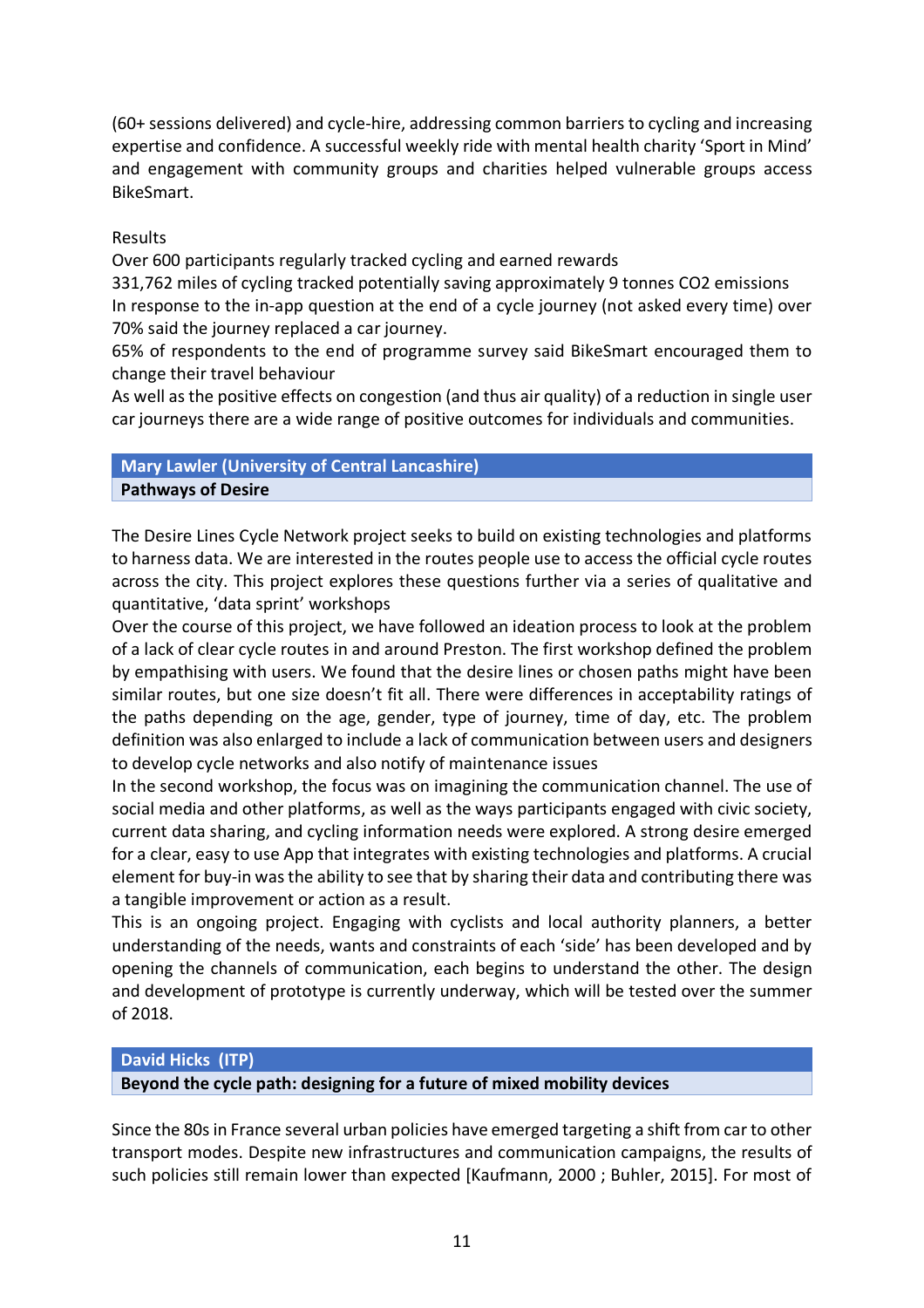French cities, bicycle modal share remains under 3%. My PhD work focuses on the reasons of this.

A consistent literature suggests institutional, technical and economical reasons, but in our knowledge there are few research works about bicycle usage from the cyclist's point of view. The hypothesis we tackle here concerns the "cycling-ability" that makes a person cycle or not.

In an urban environment, a cyclist needs to deal with a lot of different parameters: position on the road, route, balance, speed, other users' moves... Dealing with these factors at the same time needs to have an important part of them internalized, a psychological process that transfer them into automatic reflexes.

To study "cycling-ability", that is to say the way urban cyclists deal with all these parameters at the same time, we developed a mobile method consisting in following volunteer cyclists in real time conditions letting them comment their ride. This method, partially based on similar works [Meissonnier, 2012], consists in two parts:

– First we ask the user to cycle on a well-known route for him.

– Then we ask him to cycle to another place we choose.

In both parts, we follow him with an embedded camera, in order to record his behavior and his comments. This method lets the user describe his experience in real time, without the need of questions, so it limits the risk of influencing his discourse. It gives the opportunity to see his behavior in his environment, without any filter. Then this method allows to carry out other research projects: comparisons among different people cycling through the same place, or between the same person's behavior in different places, or among different kinds of users, etc.

The presentation will be first about the aims of the experience, then the method in itself will be described, and finally we will see the first results.

# **Esther Fasan, Miles Tight and Harry Evdorides (University of Birmingham) Promoting Cycling among High school children**

Despite the significant investment to promote cycling for high school students in the United Kingdom, cycling remains the least used mode of travel in urban areas among this road user group, despite it being sustainable and involving a level of physical activity every day. Cycling is neglected for several reasons some of which include parental safety concerns, inadequate supporting infrastructure, lack of bespoke actions to support the use of the bicycle and bicycle theft, among others. Consequently, cycling in high school students is low in the United Kingdom in comparison to countries such as the Netherlands, Germany and Denmark, despite its social, health, economic and environmental benefits.

There is a need therefore for an in-depth understanding of factors, influencing modal choice and specifically, the possibility of adopting cycling in high school. A review of literature suggests a disproportionate provision of infrastructure, policies and intervention for school children. A proper understanding is needed of their mobility and effectiveness of potential interventions to further increase the possibility of the use of cycling for trips. Research shows cycling abilities and tendencies could then be transferred into adulthood. Furthermore, a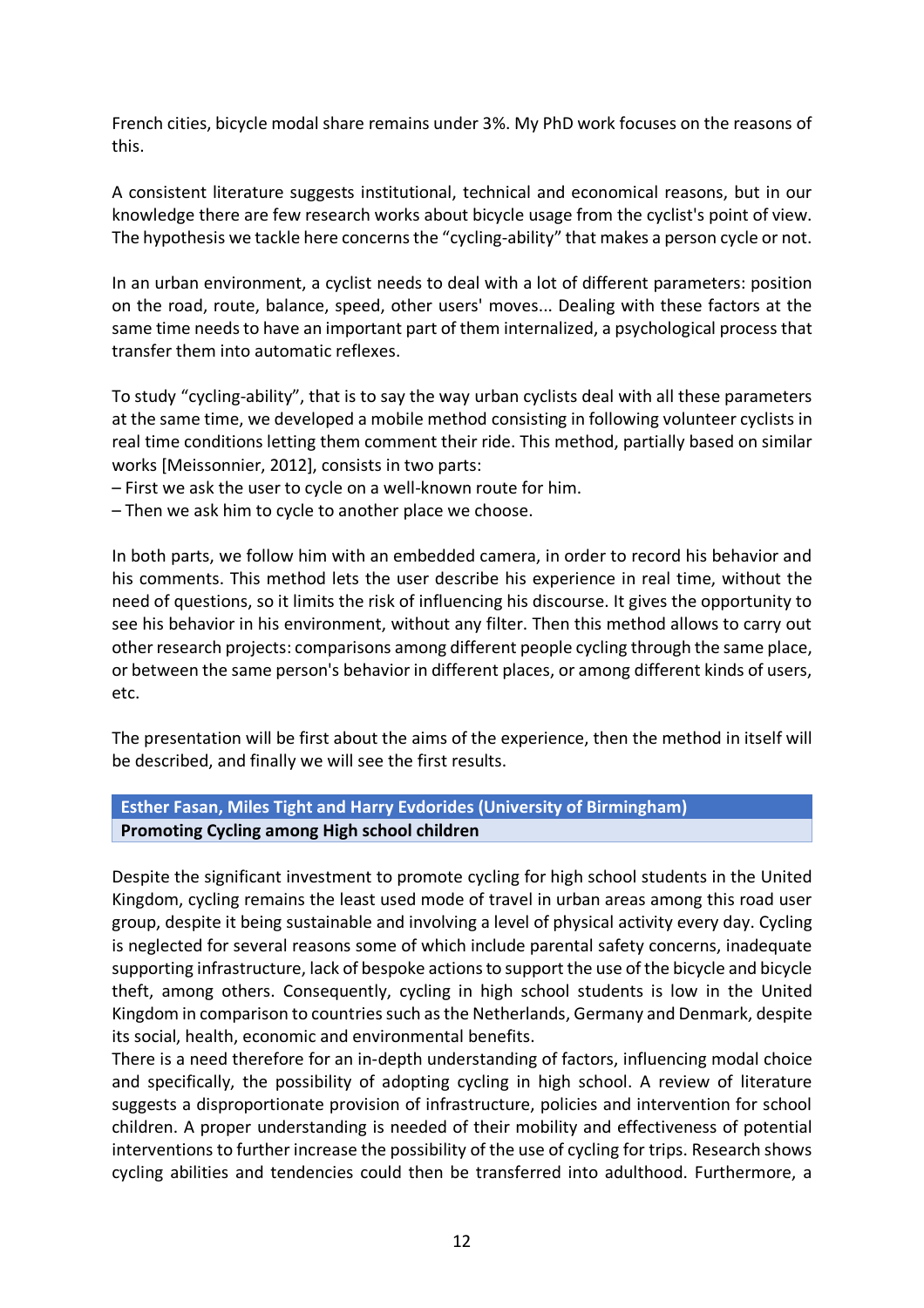review of the literature on children mobility and cycling intervention to obtain current trends reveals a need to re-examine current policies and infrastructural provision for cycling. This would ensure a better connection between the needs and provision made. To achieve this, this study suggests that interventions should be introduced following consultation with the end-users (school children) and other stakeholders in the design and implementation stage to produce the desired result in cycling growth. These stakeholders may include but are not limited to, parents, siblings, school authorities, policymakers, urban designers and town planners. Such consultation is necessary to explore the desired needs of the end users and interventions aimed to address these needs. This consultation should occur at both the design and implementation stage of the intervention to ensure an alignment of needs and interventions.

**Nadia Williams (Dundalk Institute of Technology) The Role of Radio Broadcasts in the Marginalisation of Cycling**

## 1 Introduction

In spite of expressed good intentions (Department of Transport, 2009 p. 6) and a number of efforts to encourage cycling uptake, Ireland's modal share for cycling is only 1.7%, and has grown at a mere 0.1% annually between 2012 and 2017 (Department of Transport Tourism and Sport A 2017, p.12).

## 2 Methodology

In the researcher's overall study, the hypothesis being tested is that the roads network is a social system, on which a Social Dominance (Sidanius and Pratto, 1999) dynamic is in operation, which plays a critical role in poor cycling uptake.

A critical analysis was conducted to answer the question: are the characteristics of radio broadcasts related to cycling and cyclists consistent with the overall hypothesis?

# 3 Findings and Impact

The tone and language in the artefacts are consistent with the hypothesis. Patterns emerged that would be expected under conditions of Social Dominance and cultural violence (Galtung, 1990). The tendency to violence from dominant groups directed at subordinate groups inherent in Social Dominance is an issue of concern. The dynamics of Social Dominance can also affect willingness to provide safe cycling infrastructure, and can explain the widespread perception of cycling as dangerous in driver-dominated cultures such as Ireland's. Understanding this dynamic also leads to an understanding of a plea to take up cycling as a plea to voluntarily join a subordinate social group. When understood as such, the failure of the efforts made in Ireland to increase cycling uptake is a logical outcome, as these attempted to entice behaviour change within a system that discourages the desired behaviour at every level. However, this understanding also offers compelling possibilities for overcoming this problematic culture as a first step towards increasing cycling uptake.

## **William Clayton and John Parkin (University of the West of England) Addressing the needs of disabled cyclists: a call to action**

Cycling can offer health benefits, and these benefits are relevant for disabled people. Few disabled people cycle, and disability is under-researched in cycling studies. This paper (i)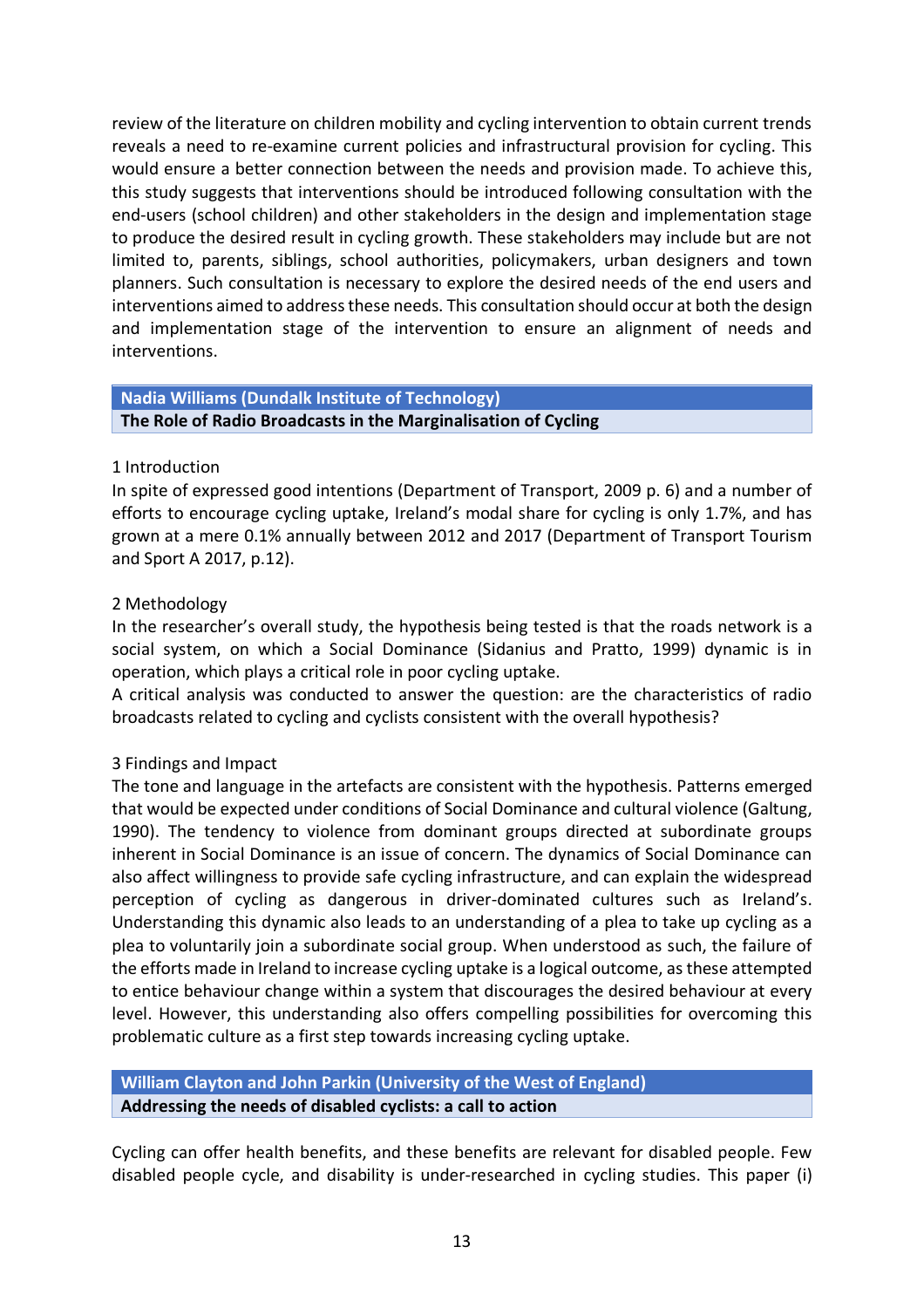reviews current research into disabled cycling, and provides a critique of inclusive cycle design guidance; and (ii) reports on a recent study which highlights some of the significant issues faced by disabled cyclists in accessing cycle infrastructure and using designated cycle networks.

The study utilised a qualitative approach to exploring barriers to disability cycling. A semistructured focus group was conducted with eight inclusive cycle scheme users, seven care providers supporting the majority of the cyclists, and a scheme organiser.

Our results demonstrate that the needs of disabled cyclists are increasingly being taken into consideration in infrastructure design guidance, but there are many issues to be resolved before cycling is accessible to and usable by disabled people. There is little research on understanding the experiences of disabled cyclists, and hence there is a knowledge gap concerning the efficacy of current design guidance. The data presented in this paper provide a useful insight into the experiences of a group of disabled cyclists, but these data are limited to the specific context of that group.

We hope that the impact of this research can be to highlight disability/inclusive cycling as an underrepresented area in cycling studies, and to help contribute to raising the relative volume of discussion and debate in this area. The intention is for this study to serve as the strong foundation for further large-scale research activity into to the barriers faced by disabled cyclists, with the ultimate aim being an improvement to the provision of infrastructure and support for inclusive cycling.

## **Eugeni Vidal (University of Leeds)**

**Analysing the link between cycling rates, access to cycle-friendly infrastructure, and deprivation in the South London Partnership**

One of the main deterrents of cycling is fear of an accident with motorised traffic. For this reason, cities are increasingly investing in bicycle-specific infrastructure and traffic calming measures. However, when implementing these facilities, policymakers generally do not consider social equity, and as a consequence, cycling infrastructure is not always well distributed. Often the poorest areas are benefitting the least, when, actually, they are the most vulnerable in terms of health and social exclusion.

Recent research has found that people from deprived and poorer areas cycle less than residents of more affluent areas in London. We investigated the relationship between cycling, infrastructure facilities and deprivation in the South London Partnership (SLP), an area that has a mix of levels of deprivation. It also has poorer public transport supply than similar areas in London and, consequently, higher car dependency. The objectives of the study are to: (1) analyse the link between cycling rates, access to cycling infrastructure and deprivation in the SLP; (2) assess if the cycle-friendly infrastructure is equally distributed among its areas; and (3) reveal areas in which future investment in infrastructure could help to increase cycling among the population living in deprived areas. For this, we conducted statistical analysis and created a bivariate choropleth map.

The study revealed that there is no association between cycling rates and access to cyclefriendly infrastructure. However, we found a clear negative correlation between cycling rates and deprivation. Our analyses also showed, that areas with higher levels of deprivation, have greater provision of cycle lanes and quiet streets; although, the safest infrastructure, cycle tracks, were less commonly present in deprived areas. Finally, we identified small spatial areas in which future investment might increase equity in cycling.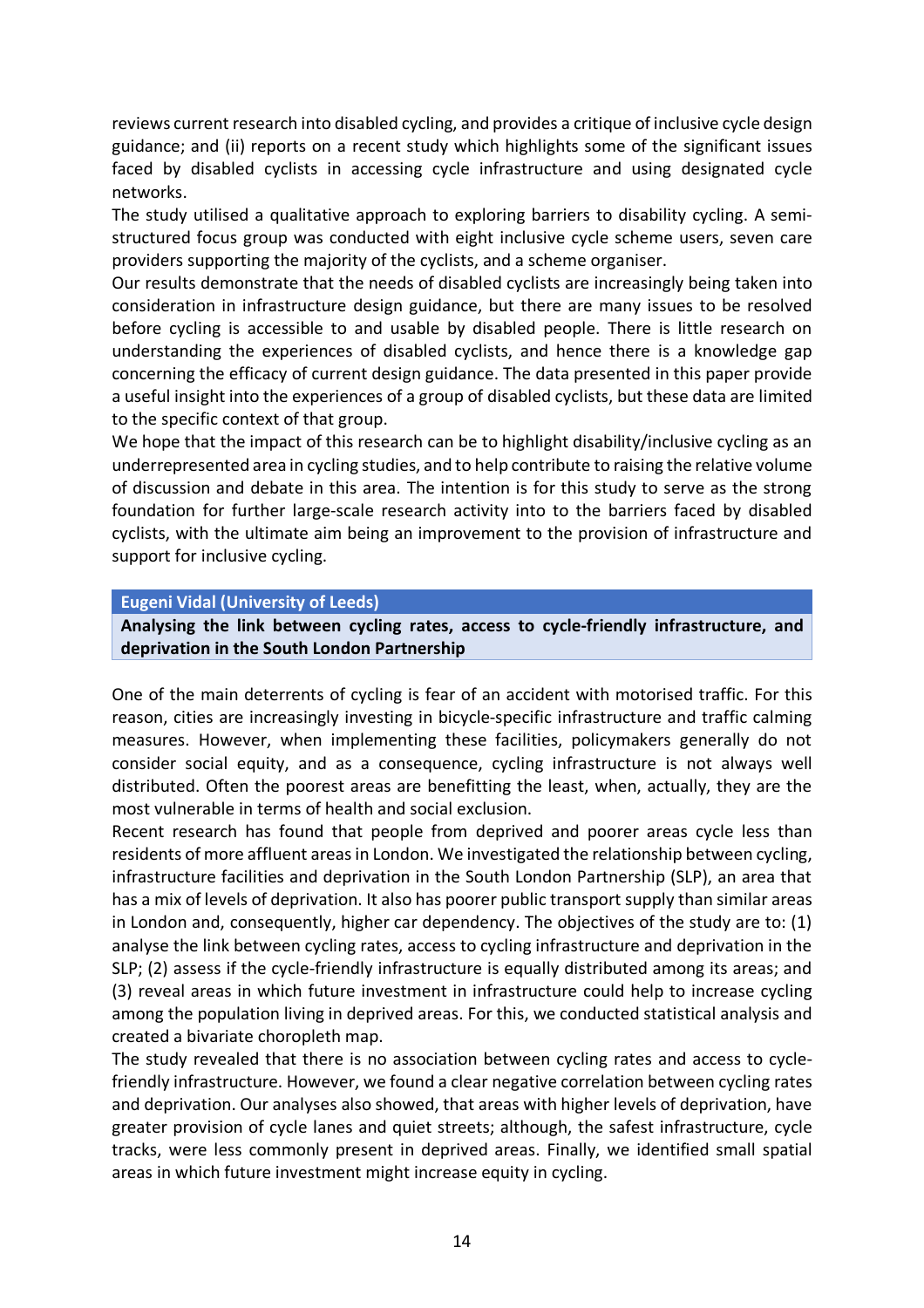# **Sridhar Raman (Oxford Brookes University) Understanding bike-sharing patterns in conjunction with the public transport network**

Bike-sharing, and in particular, dockless bike sharing has increased rapidly in the past six months in many cities around the world. In the United Kingdom, Oxford has at least five different operators with varying levels of ridership. A cursory analysis of the predominant bike-sharing hotspots indicates that they provide a good option for last-mile connectivity. In fact, most operators mention this as the main reason for bike-sharing services. Additionally, from a public health point of view, more bike trips in conjunction with public transport usage is considered one of the more beneficial active multi-modal combination. There are big data sources for public transport and bike-sharing services, in the form of General Transit Feed Specification (GTFS) data and various open data-sets (public APIs) released by bike-share operators. This study looks at the geo-spatial intersection of the public transport network with bike-sharing operators in Oxford. It aims to identify "blind spots" in the public transport network and verify whether these gaps are being fulfilled by bicycles, and bike-sharing, in particular.

## **Session 3: INCLUSION (2D67) Chair: Loes Holtmaat (ECF)**

#### **Sile Ginnane (Liberty Bell)**

**The Potential of Combining Empathy and Data to Remove Barriers to Cycling by Primary School Students**

In 2016, those walking and cycling accounted for 25% of primary school commuters in Ireland, a reduction of 50% from 1986. In Rotterdam, 49% of primary children cycle to school - in Dublin city, the comparable figure is 3.2%.

In order to grow the numbers of those embracing active travel and to remove the barriers to active travel, it is important to understand fully the perceptions and user experience of a diverse group of people - diverse genders, diverse age ranges, diverse abilities. The combination of both empathy and data, both quantitative and qualitative, provides powerful insights into people's perception of public space as they cycle through it.

Liberty Bell worked with An Taisce Green Schools, the Irish ecoschools programme which works with schools to undertake assessment of safe active travel routes to school. Specifically Liberty Bell worked with students, ages 8 - 10, from an all-girls school in Walkinstown, Dublin, to assess routes to school for cycling, microscooting and walking.

The data was collected while children were on the move, using smart bicycle bells and smart pedestrian wristbands acting as field research tools. Issues - both positive and negative - were categorised and described by the school children in their own words. Issues recorded were automatically timestamped and mapped. Issues included not only how participants perceive the streets and infrastructure as they cycle and walk but also instances of social interaction and the behaviour of others encountered. Each street audit was followed with a class discussion about the issues encountered.

The anonymised data, was presented as an open data set to Dublin City Council in order to improve the infrastructure of the routes.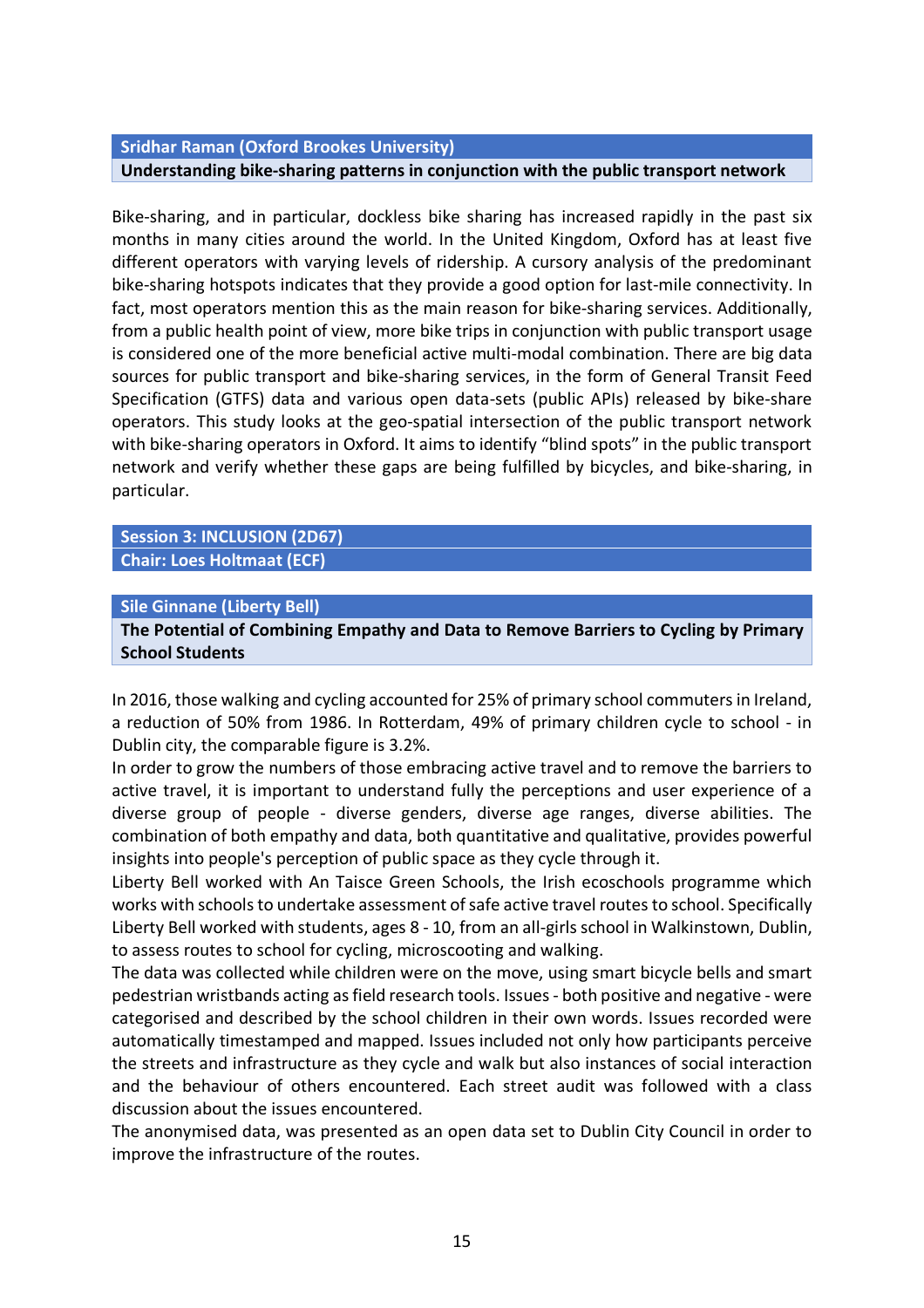# **Tiffany Lam (London School of Economics) Cycling London: An Intersectional Feminist Perspective**

London's "cycling revolution"—characterised by former Mayor Boris Johnson's unprecedented investment in cycling infrastructure—has garnered international attention and augmented the political capital of cycling. Current Mayor Sadiq Khan has pledged to preserve and build that legacy and to that end, he has invested £770 million in cycling initiatives and appointed Will Norman as London's first full-time Walking and Cycling Commissioner. Despite London's increased investment in cycling infrastructure and overall growth in cycling over the past decade, the gender gap remains unchanged whereby men make 74% of cycle journeys in the city. This paper critiques cycling policy and infrastructure projects in London from an intersectional feminist perspective that considers gender as a complex category that intersects with other socially constructed categories of identity (i.e., race, class, sexuality, physical ability, migrant status, etc.) to contour urban cycling experiences. Material infrastructure dominates cycling advocacy and policy in London, particularly infrastructures of mobility that manifest as either Cycle Superhighways or Quietways. However, the notions of equity and inclusion are omitted in infrastructure investment, design, planning, and provisioning. As such, London's cycling paradigm privileges material infrastructure as an apolitical and value-neutral spatial fix and exhibits an implicit androcentric bias. Consequently, London's cycling interventions raise the profile of alreadyvisible, privileged cyclists (white, middle-class men) for whom cycling is a lifestyle choice while further marginalising those for whom cycling is a necessity due to economic deprivation and spatial isolation. Equity and inclusion must foreground cycling advocacy, policy, and infrastructure in a growing and increasingly diverse London, especially if London's cycling paradigm is to be regarded as a global prototype.

## **Anna Watt (University of Birmingham)**

**The role of gender and experience in cycle preferences and behaviour in the UK**

This research aimed to fill the gap in non-London UK based research into women's cycle infrastructure preferences and cycle behaviours (use of helmets and high visibility clothing), in order to add to public policy understanding. It used risk perception as a hypothesised driver for preferences and behaviours, and examined the role of experience, in the form of training, years of cycling and type of cycling undertaken, in these preferences.

The mixed-method approach combined policy interviews with national and local policy makers; a stated preference on-line survey which recorded gender, infrastructure preferences, use of hi-vis and helmets, and type of experience; and a revealed preference survey (on parallel routes of differing infrastructure from south Birmingham into the city centre) which recorded gender, helmet and hi-vis use.

Results showed that, within the stated preference survey both genders have a preference for segregated infrastructure but the preference is higher amongst women. The revealed preference survey shows a higher percentage of women using routes that are more segregated (not statistically significant). The stated preference and revealed preference surveys showed contradictory results for the use of hi-vis. Both surveys showed gender neutrality (statistically) regarding the use of helmets.

Safest route choice compared to preferred route choice analysis showed both genders hold more similar views on route safety than for preferred route choice and this indicates that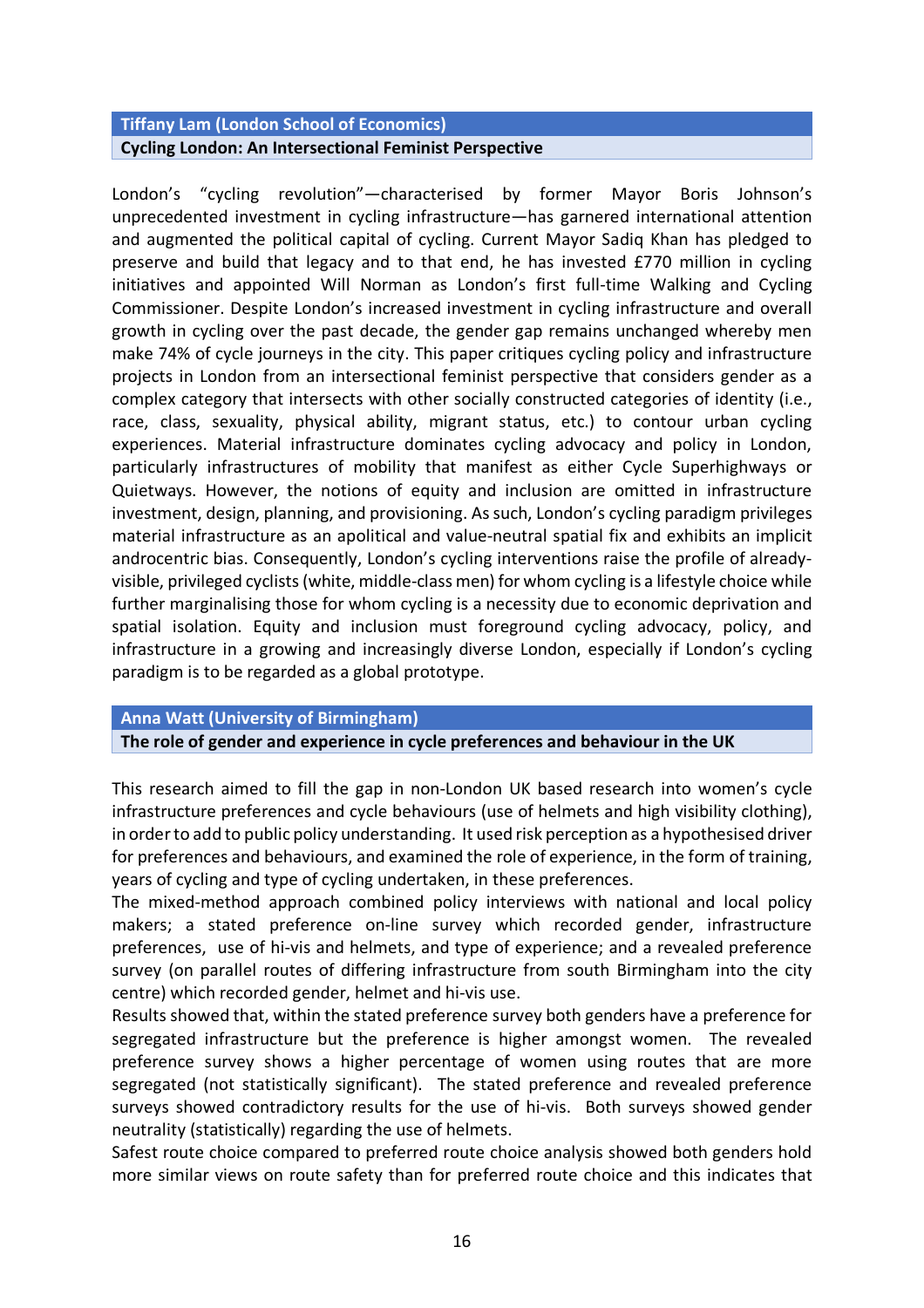other factors come into play between preferences and safety perception. Qualitative feedback indicates that directness and personal safety may be relevant factors.

The overall pattern of type of cycling, training and years' experience appeared to show that despite training, increasing experience and exposure to on-road cycling, preferences remain strongly for segregated provision, more for women than men. Policy implications are for the reach of behavioural interventions to support women to cycle in the absence of the segregated provision.

**Leticia Lindenberg Lemos, Marina Kohler Harkot and Paula Freire Santoro (University of São Paulo)**

**Is a city safe for cycling a city inclusive for women? Findings on gendered cycling from São Paulo, Brazil**

Gender and cycling have gained more attention in the past years by scholars and activist groups. The debate has largely focus on the high or low share of women (and girls) cycling in the cities and the existence, inexistence or ongoing deployment of cycling infrastructure in cities around the world. An idea, credited to Gil Peñalosa, that has been largely reproduced by politicians, practitioners and even cycle activists is that "if there aren't at least as many women as men [cycling], then usually it's because cycling is not safe enough. It's an indicator that you do not have good enough cycling infrastructure".

To reflect on this idea, we must first discuss how our cities have been debated and planned. Urban planning and urban studies have generally focused on building diagnosis and plans that aim at the "general interest" of the community. Transport planning has mirrored this and reproduced this generalizing approach, overlooking the diversity of mobilities in the cities.

The mobility that "matters" has always been the one that enables the productive work (hometo-work journeys), but not reproductive (taking the kids to school, doing the grocery, leisure, health care).

Also, the direct correlation between building infrastructure and including women, ignores the complexity of issues and inequalities that are present on gender relations. In recent years, when a lot of infrastructure was built, there was an increase of women using bicycles.

Nevertheless, what was deployed sums up to less than 2% of the extent of streets and avenues in the city. Is this increase due to the infrastructure? Or maybe what was crucial was the attention the issue received, both being central on the mobility policies and with a strong civil society?

This research tries to deepen the knowledge on both gendered cycling inequalities by exploring the subjectivity and individual experiences on choosing to ride bicycles. This research has benefited from the accumulated researches, explored secondary data and carried out in-depth interviews with women and men in São Paulo. Above all, the interviews allowed to perceive the complexity of each individual's subjectivity and how choosing to cycle or not goes much beyond feeling safe to ride the bicycle, especially for women.

# **FRIDAY 7TH SEPTEMBER**

**Session 4: DIGITAL TECHNOLOGIES AND DATA (2D67) Chair: Holger Haubold (ECF)**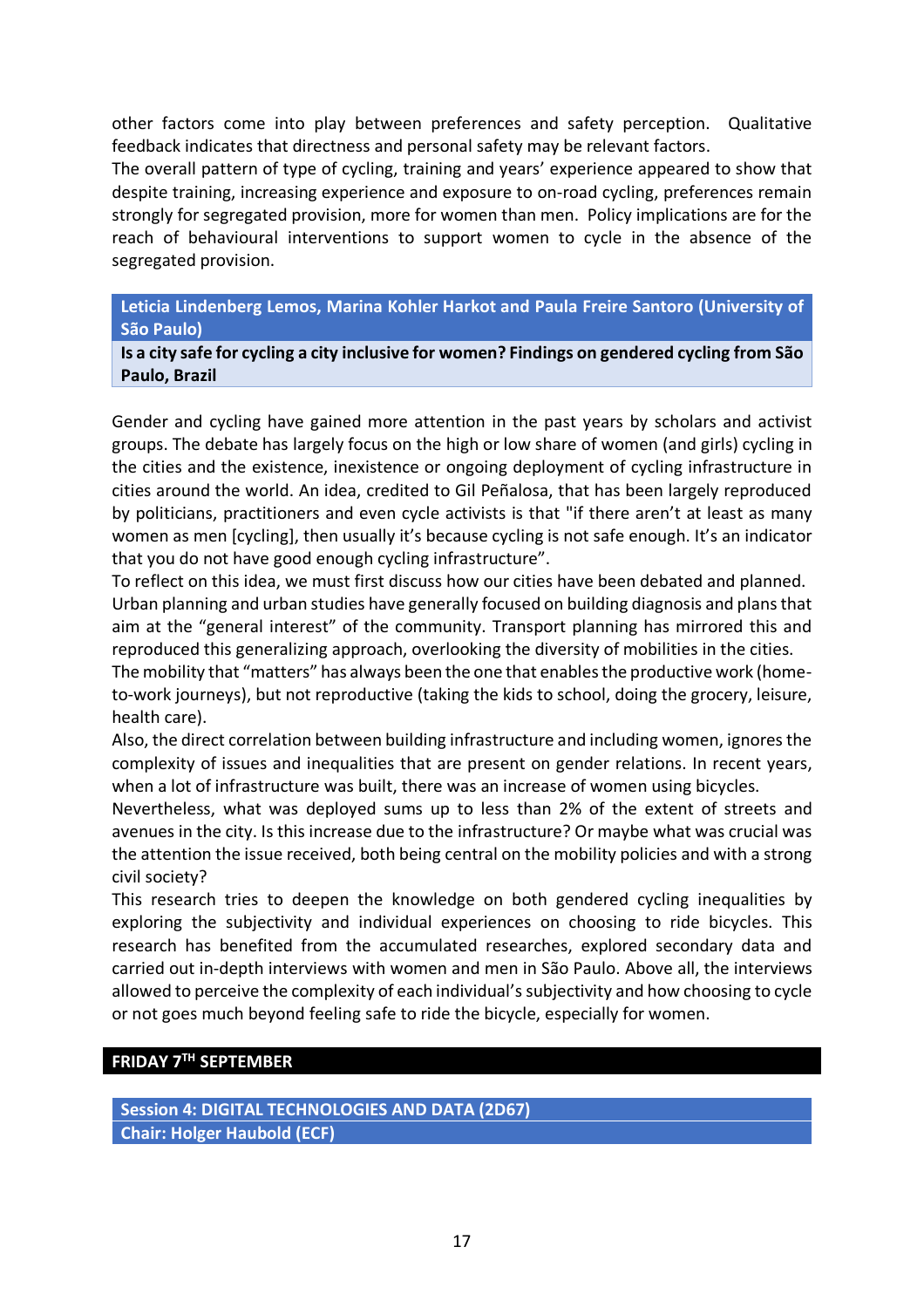#### **Manfred Neun (European Cyclists' Federation)**

**Fusion Mobility – Using a systemic approach to make use of and question sustainable mobility architecture and artificial intelligence for cycling development**

Since introduced from September 2017, Fusion Mobility has launched an academic and practitioner discussion about a new sustainable mobility architecture that sets out to fill gaps in our future world of transport, urban design and beyond to society in general. (1) It is bridging the social and the technical world; (2) it provides an approach for handling benefits and risks of AI (Artificial Intelligence) in the context of connected and autonomous mobility; and (3) it is taking the strengths of ITS methodologies and merging them with parallel developments in Active Mobility and Sustainable Development to ensure further improvement of inter- and multimodal solutions for seamless transport and quality of life.

This paper discusses what Fusion Mobility as a systemic approach can contribute to make cities and regions more inclusive, firstly according to all aspects of people's accessibility and social inclusion, but also on the environmental and economic aspects. It is necessary because in the near future existing policy initiatives will have already inaugurated dramatic changes in mobility systems. For example, the use of driverless cars and the phasing out of internal combustion engine vehicles will have significant effects on mobility systems.

Although many aims and objectives are shared the fragmentation of the different academic and practitioner communities can lead to conflicting objectives, language and approaches, which undermine the potential of both. In particular policy makers at all levels need to be able to make informed choices about the development of future mobility, which maximise both human and technological benefits. Fusion Mobility is prioritising Active Mobility, as Active Mobility approaches are delivering high economic, social and environmental benefits, with cycling alone identified as contributing to 14 of the 17 United Nations Sustainable Development Goals.

Therefore, the Fusion Mobility frame of sustainable development can accelerate adoption and acceptability of new approaches and will maximise collaboration between all actors who favour Active Mobility.

# **Graeme Sherriff, Mags Adams, Nicholas Davies (University of Salford) Bike Sharing for Healthy Active Cities: User perceptions**

Bike sharing schemes (BSS) have exploded in cities around Europe. In the UK 'Boris bikes' (now Santander Cycles) were introduced in London in 2010. Seen as a game-changer in cycling, other regions have followed suit and Greater Manchester now has fleets of dockless bike share, introduced by Chinese companies including Mobike and Ofo.

These schemes offer the possibility of easy, cheap bike hire for workers, students, and visitors as well as for low-income groups that often have low rates of cycling. Such new mobility options offer potential for active travel in a changing, but still car-dominated, urban transport landscape and society. BSS can potentially overcome prominent barriers including bike ownership, storage, and secure parking, whilst simultaneously creating new challenges related to mobile phone and credit card access.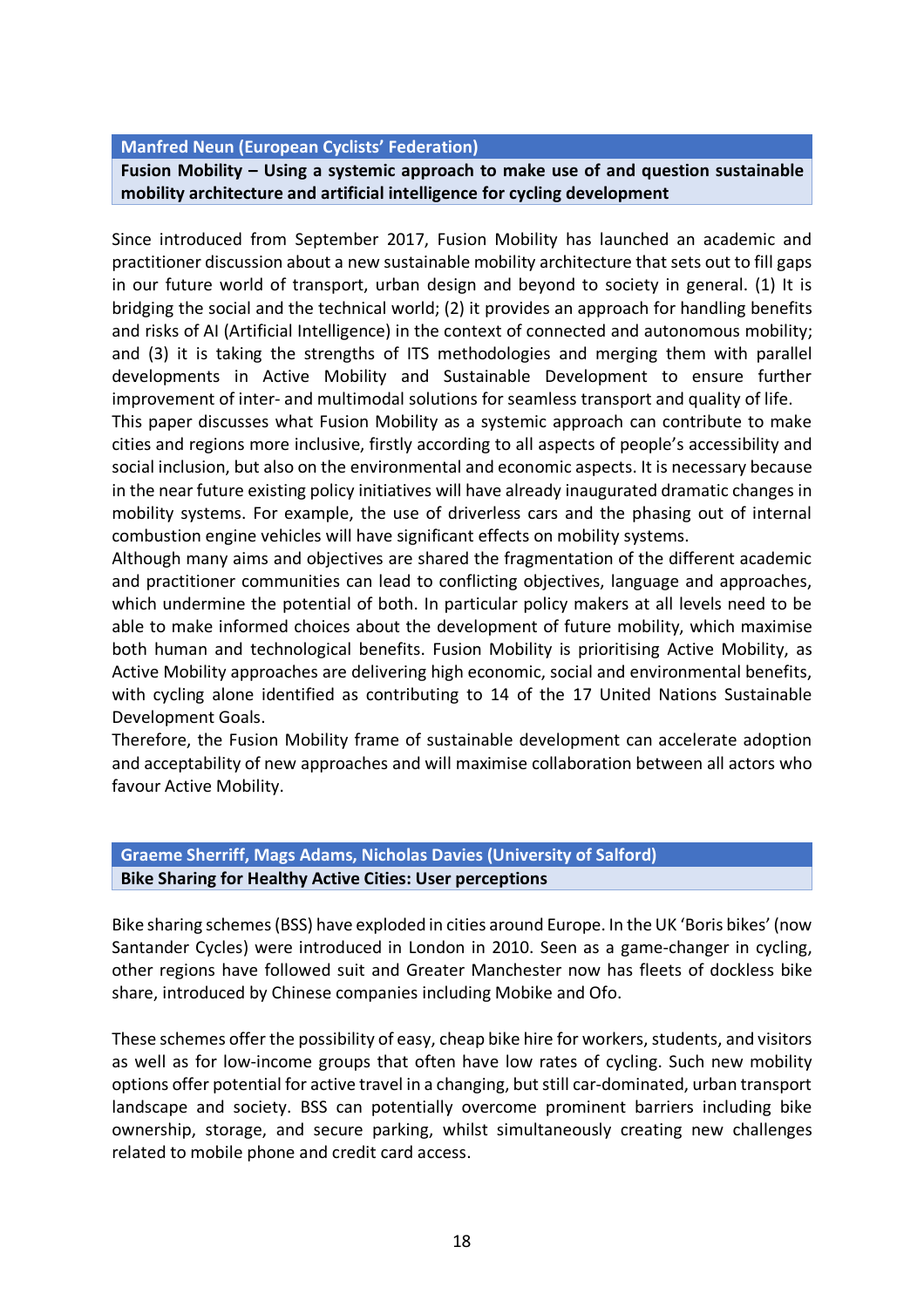BSS in relation to active travel is under-examined; it is important to understand how BSS might increase access to cycling, how access might vary across the social gradient, and how BSS relates to, reinforces, or mitigates existing barriers to cycling.

This paper explores the nature and experiences of BSS users in Greater Manchester. Practitioner workshops and in-depth qualitative interviews were complemented by an online survey in collaboration with British Cycling. We present findings about the demographic distribution of BSS users and non-users and analyse the behaviour, attitudes, motivations and barriers of residents, employees and visitors to Greater Manchester. We investigate how user engagement with BSS changes over time, how use intersects with other modes, and identify the extent to which BSS is recruiting to the practice of cycling. The research identifies dockless bikes' contribution to more equitable cycling provision and considers whether it reduces or eliminates the known barriers to cycling in a changing transport landscape. We conclude by assessing the extent to which they introduce additional barriers to wider participation in society.

**Frauke Behrendt (University of Brighton) (Video) Blockchain and Cycling**

What are the implications of blockchain for cycling? Blockchain, or distributed ledger technologies, are often seen as transformative in similar ways to the Internet [3]. In a nutshell, "a blockchain is a ledger of transactions of digital assets: of who owns what, who transacts what, of what is transacted and when" [1]. Rather than a focus on information as known from the Internet, with blockchain there is a focus on value. The Internet of Things, including data sharing and trading around connected vehicles, is a major use case with significant industry investment – with an overwhelming focus on cars, and very little attention to cycling. This paper focusses on cycling use cases. They will be analysed with a sustainability perspective on blockchain (unlike power-hungry cryptocurrencies), drawing on recent scholarship on "innovative B4G [Blockchain for Good] applications that could help deliver socially and environmentally beneficial outcomes […] through challenging existing business models and providing new opportunities for value creation" [1].

The qualitative methodology (1) provides a longlist of current blockchain cycling projects and (2) focusses on three case studies. For each case study, project reports and websites are analysed alongside news coverage. Questions guiding the analysis are: How does the blockchain element work? How is social, economic and environmental sustainability (and value) considered? What is the cycling specific aspect? Results will be compared across case studies.

The results illustrate how the three case studies deal with blockchain and as well as social, economic and environmental value/sustainability in the cycling context. The first case study is 'oBike' where an existing app-based bike sharing company proposes paying riders in blockchain-based 'Tron' for switching to cycling as part of policy initiatives around sustainable and active transport [5]. The second case study is a collaboration by the Dutch Road Transport Authority's with the insurance sector for a blockchain-based solution to e-bike theft [2]. The third case study is MIT work on 'Motivating Urban Cycling Through a Blockchain-Based Financial Incentives System' [4].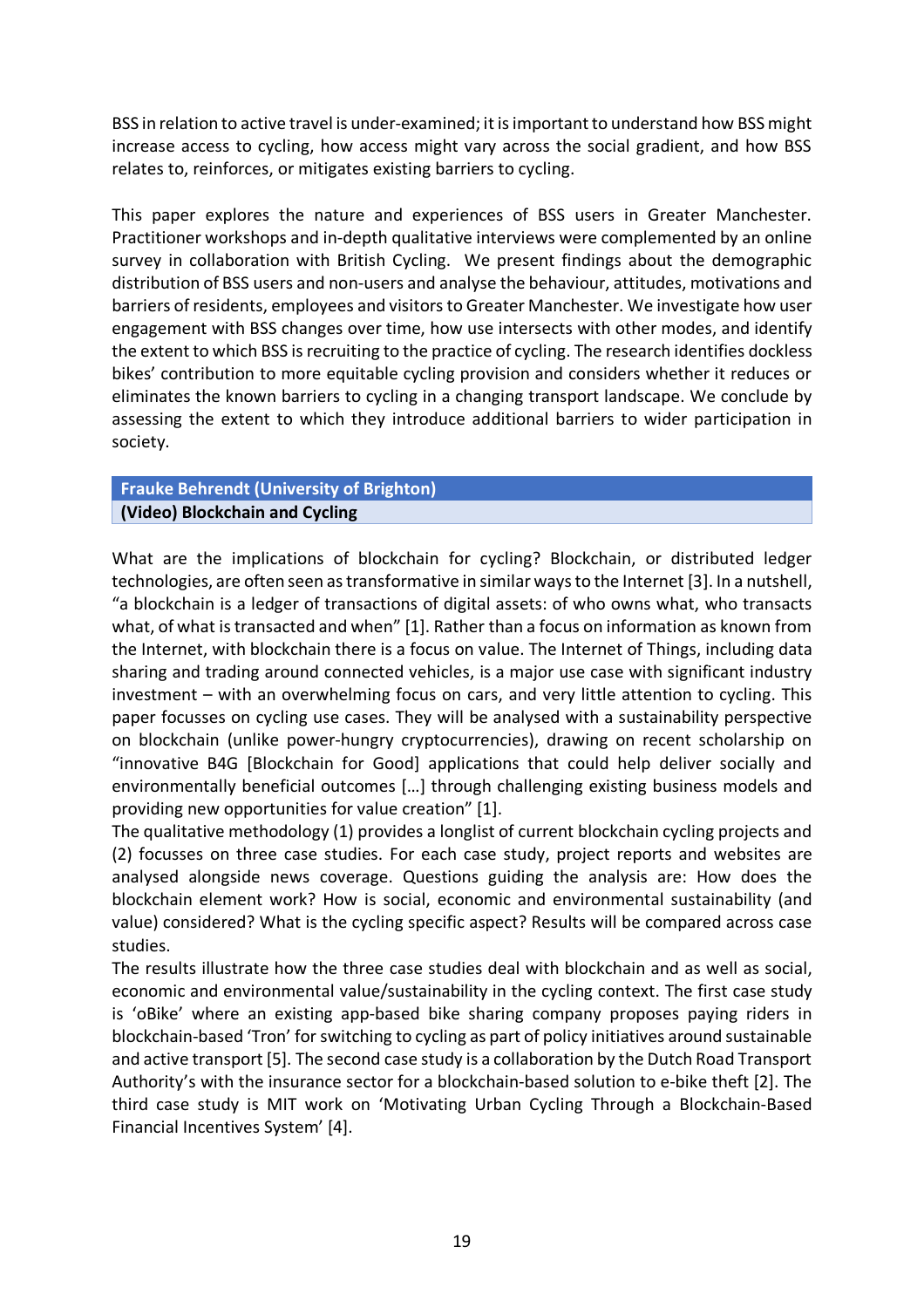In terms of impact, the paper will provide a first systematic overview of blockchain in the context of cycling, outline a future research agenda and highlight policy and industry implications.

References:

[1] Adams, R. et al. 2018. Blockchain for Good ? Digital Ledger Technology and Sustainable Development Goals. Handbook of Sustainability and Social Science Research. W. Filho, Leal et al., eds. Springer. 127–140.

[2] de Bruin(2018) From experiment to economic disrupter. Dutch Road Transport Authority (RDW) and partners jointly develop a blockchain application for the swift processing of e-bike theft: 2018. https://www.ibm.com/systems/be/inspire/rdw-blockchain-to-processebike-theft.

[3] Elsden, C. et al. 2018. Making Sense of Blockchain Applications: A Typology for HCI. CHI 2018 (Montreal, 2018), 1–14.

[4] Jaffe, C. et al. 2017. Motivating Urban Cycling Through a Blockchain-Based Financial Incentives System. (2017), 2017.

[5] You could earn cryptocurrency riding a bike next year: 2017. https://qz.com/1166144/obikes-ocoins-you-could-earn-cryptocurrency-riding-a-bike-insingapore-next-year/. Accessed: 2018-04-27.

**Anna Nikolaeva (Utrecht University & University of Amsterdam), Marco te Brömmelstroet (University of Amsterdam) and Rob Raven (University of Utrecht) Smart Cycling Futures: Moving Towards a Research Agenda**

Smartification of cycling is a phenomenon that attracts interest both of stakeholders traditionally interested in cycling and new communities, organisations and industries, with a potential of new alliances emerging around narratives of smart technology, liveability and environmentalism. Moving towards smart(er) cycling futures could be supported both by the processes of transitioning to smart mobility and a boom of attention to cycling in cities worldwide. These futures, however, have not been critically interrogated. In this paper we fill this gap by charting the landscape of smart cycling innovation and identifying its key features, discussing how ICT and IoT technologies can profoundly change the way cycling is practiced, given meaning and governed. Using constructivist grounded theory approach, we analyse 90 texts on smart cycling innovations and systematically outline changes envisioned by innovators, including new type of relationships between the owner and the bike, changing socialities on the bike path and power relationships on the road, increasing use of surveillance technologies in cycling and growing similarities between the system of automobility and velomobility. Having identified tensions between and within the futures, promised by these innovations, we conclude that smart cycling futures, are multiple and contested, just as cycling presents are. Hence, we propose a number of questions for further research to support not only understanding the futures of smart mobility and smart cycling but also policy-making and decision-making as the multiplicity of futures requires deliberation and making choices. Furthermore, we argue that smart cycling innovations are produced by and are producing new cycling geographies, and are part of wider urban transformations and may be driven by particular imaginaries of urban futures. Understanding diverse, contested,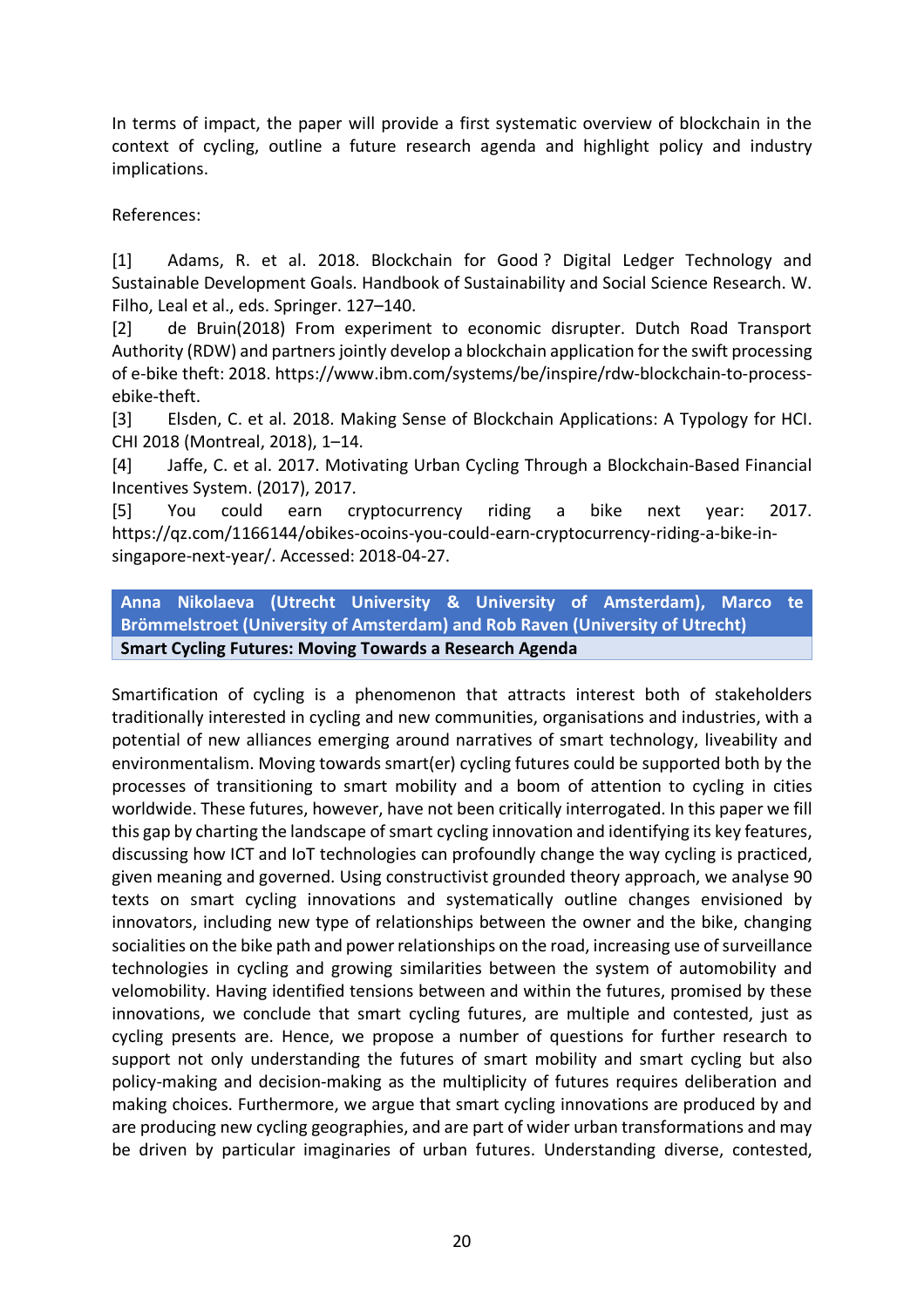embodied and embedded cycling presents is part and parcel of imagining and co-creating (smart) cycling futures.

**Marián Gogola, Yannick Cornet (University of Žilina, Slovakia) The value of travel time experience when cycling - developing a smartphone-based travel survey**

The value of travel time (VTT) is usually defined as the cost of time spent on transport. This value has for the last decades been instrumental in the evaluation of transport infrastructure projects by planners, economists, engineers and decision-makers. According to this view, travel time is considered 'wasted' (i.e. it has no utility). However, this assumption does not necessarily hold true for all transport modes. Cycling is increasingly recognised as a low-cost, space-and energy-efficient solution to mobility in cities where congestion, air and noise pollution seem increasingly insoluble with car-based mobility. Yet obtaining positive benefitcost ratios has proven difficult, largely due to the wider societal benefits of cycling not being fully internalised in such measures. In recent years, emerging conceptualisations of VTT have stressed that travel time value should not necessarily be associated only to the "economic" dimension of lost time. Value can also refer to ideas of pleasant, meaningful, worthwhile or healthy travel time. The MoTiV project (motivproject.eu) investigates new approaches for capturing the value of travel time for various transport modes, and what value means in relation to travellers' needs, expectations and lifestyles. One crucial point for investigation is whether cyclists have different valuation of VTT compared to other travellers. The analysis relies on mobility and behavioural data to be collected throughout Europe via a smartphone app (the MoTiV app) developed in the project. This contribution is focused on the conceptual, methodological and user interface (UI) design challenges in collecting travel experience data via an app in door-to-door, multimodal trips, based on an automatic trip mode detection module. The project aims to produce an aggregated value of 'worthwhile time' for cycling based on principles laid out by the Hensher formula. This paper explores the difficult balancing act between the needs for simplicity of the UI and data collection for research, dealing with issues such as bias, reductionism, statistical validity, and comparability between cities.

**Session 5.1: CYCLING PRACTICES (2D67) Chair: Cosmin Popan (Manchester Metropolitan University)** 

**Yannick Cornet (University of Žilina/Aalborg University) Resistance to experimentation in cycling transitions**

The need for a transformation of transport systems towards a more sustainable paradigm is widely acknowledged. The transition management literature has provided a useful framework for analysing and managing processes leading to innovative transport solutions, including transport infrastructure retrofitting for cycling. Experimentation and the accompanying growing interest for urban laboratories is one such promising process. However there remains a gap in understanding under what conditions precisely niche innovations are allowed to come into being and experiments to be conducted, which this paper begins to fill using the renewal of a local roundabout as part of a national initiative to increase cycling uptake in the UK as a case study. The paper draws on the current critical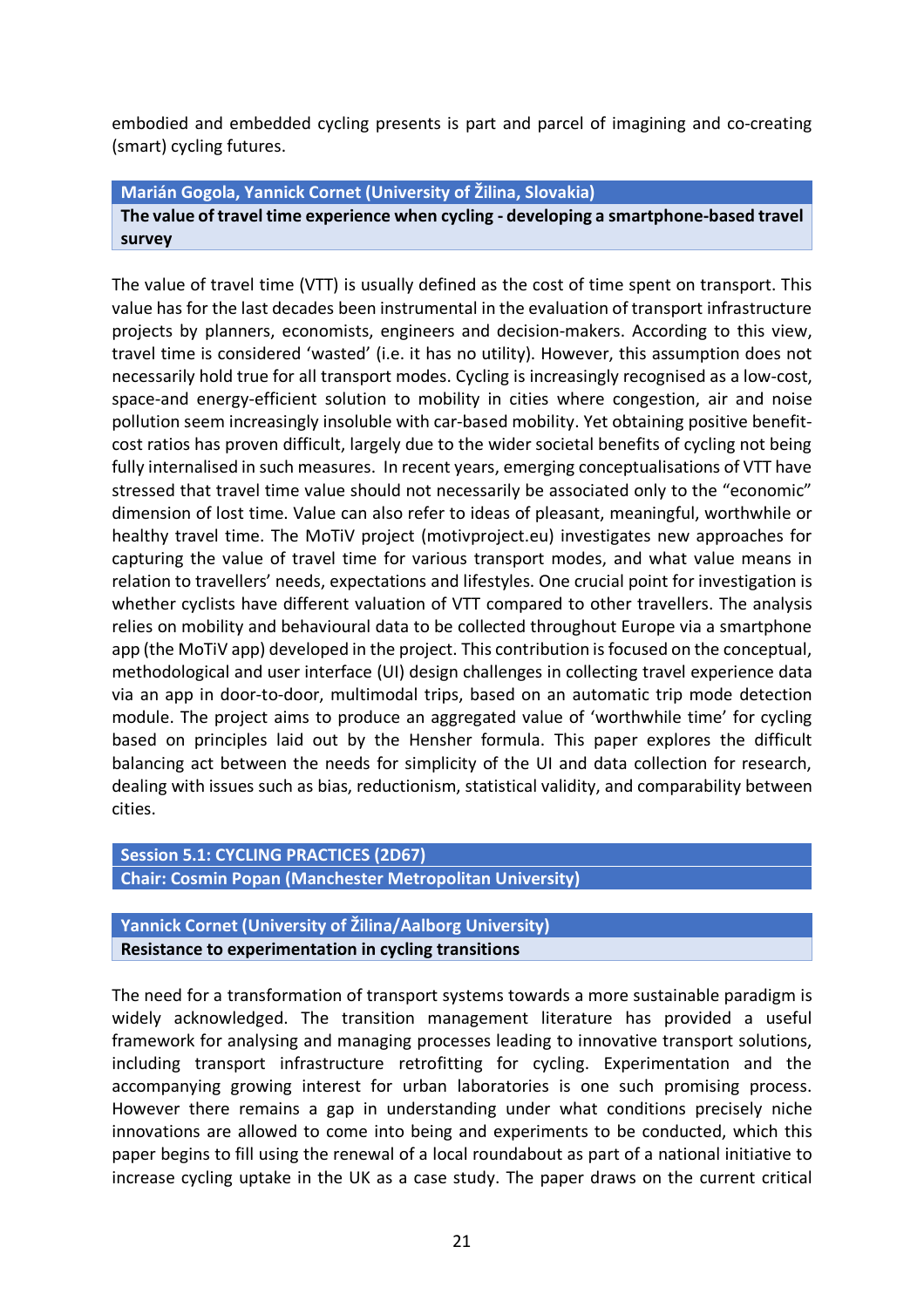literature on transport and urban sustainability transitions to examine in more details the type of barriers, explicit and implicit, in experimenting with the state-of-the-art in the City of Oxford. Four particular aspects are analysed: the spatial embeddedness of experiments in their specific geographical context and within the existing transport network; the legitimation of innovations through policy and cultural discourses; the potential for the gradual institutionalisation of innovation development; and the politics and agency of the various actors involved. It is found that for this case, factors contributing to resistance in experimentation include the inertia of the built environment and the associated challenge in reallocating space, the lack of institutionalisation of appropriate data and expertise for safe cycling infrastructure planning and policy, the varying levels of engagement with stakeholders, particularly between bus operators and cycling advocates, and finally the importance of underlying but dominant narratives about 'unfettered motorised movement'. This is not to say that only these four aspects matter for successful planning anywhere, but it shows integrated planning requires looking beyond the built environment, and into planning organisations, stakeholder interests and the evolution of narratives in the context of study. Our argument is that transitions towards sustainable urban mobility via the up-scaling of experimentation are likely to be thwarted by a number of constraints that limit what is allowed to be experimented with in the first place.

#### **Rorie Parsons (Newcastle University)**

## **Thresholds of 'safe' cycling: an analysis of cycle campaigning and building practices of cycling**

Everyday travel is somewhat dominated by the system of automobility and more sustainable forms of mobility such as cycling remain marginalised and unsafe. Given the widely perceived imperative of growing cycle use in the UK, due to its health and ecological benefits, creating a mobility practice that is safe is a key part in encouraging cycle usage growth. This paper contributes to debates around safe cycling practices, particularly in relation to what defines safe cycling infrastructure and performances of safe cycling. Using two prominent cycle campaigns in Newcastle upon Tyne: Tynebikes (1982-2008) and Newcastle Cycling Campaign (2010-Present) a combination of semi-structured interviews and document analysis was used to explore how cycle campaigns construct cycling practices and advocate for better cycling provision. Social Practice Theory was used as a theoretical framework, utilising the popularised three-elemental model of materials, meanings, and competences.

This paper presents that while both campaigns envisioned and advocated for improved cycle infrastructure, the materiality of such infrastructure differed significantly. Furthermore, Tynebikes once popularised the importance of particular skills and competences in the form of 'vehicular cycling', yet this was deemed to undermine safety by Newcastle Cycling Campaign. The findings suggest that both campaigns envisioned a different threshold necessary in constructing safe performances of cycling. What the findings also suggest is that such cycling visions were largely adopted and utilised by Newcastle City Council, thus having a level of influence in how future practices of cycling were constructed. Consequently, it is important to consider what practices of cycling are being formed by advocacy groups and more significantly, for who as these have a wider impact on future trajectories of cycling and resultantly, defining perceptions of safety.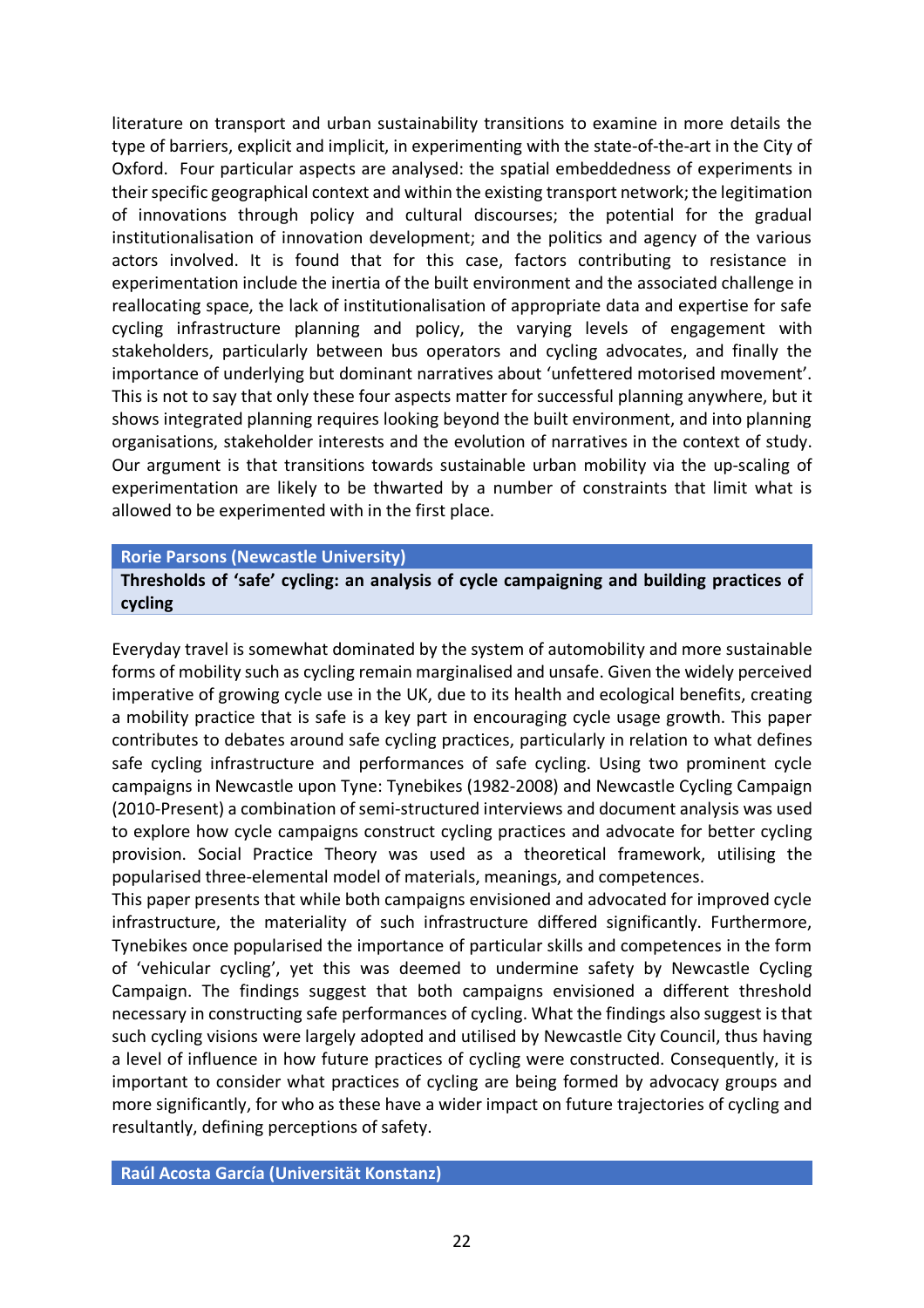#### **A sense of balance: lessons from urban cycling in Mexico**

Cycling entails and requires a multi-sensory experience, of which the sense of balance is fundamental and yet usually taken for granted. This paper explores the significance of this sense for the reawakened interest in the bicycle as vehicle and its growing appraisal as a symbol of sustainability. It is informed by an anthropological investigation of cycling activism in Mexico, where those interested in promoting the bicycle as a form of transport have achieved important changes in Guadalajara and Mexico City. The analysis presented here builds on the 'sensory turn' to reflect on what complementary forms of 'thinking with' senses can entail. By developing skills to keep their balance while on a bicycle in crowded, aggressive, and poorly signalled streets of Mexican cities, activists have accumulated bodily experiences which end up shaping their individual lives and their collective efforts. It is common for cycling activists to seek other forms of balance, be it in their diet, in their ecological footprint, or in key life decisions. Collectively, these activists shape emerging aspirationscapes, providing narratives of improved quality of life in the city. In this process, balance is key: from that of individuals seeking improved infrastructures for quotidian cycling transportation, to that of collectives striving to help the city in its complexity seek an improved sense of balance relating to ecology, conviviality, and material life.

**Denver Nixon and Tim Schwanen (University of Oxford)**

**More than Movement: Community transformation through grassroots cycling initiatives in London and São Paulo**

São Paulo and London are both cities with uneven provision of mobility infrastructures across space and social strata. This leaves marginalized groups with fewer options to move safely throughout the city. Insufficient supportive infrastructure for walking and cycling, in particular, removes opportunities for healthy exercise and the social interactions that change community perceptions and soften perceived divides between people. It may take eyes off the street, exacerbating perceptions of neighbourhoods as insecure spaces, or remove selfpropelled bodies from the transport milieu, thus undermining 'safety in numbers', effects. The research presented discusses results from fieldwork on community-led initiatives aimed to encourage walking and cycling in disadvantaged communities in London and São Paulo. These initiatives, such as bicycle repair workshops for women and gender variant people, cycle training for those with disabilities, or groups walks for residents of low-income neighbourhoods, create what may be seen as relational and processual 'infrastructures' that support the mobility of those facing transport disadvantages. In this way they challenge norms regarding who belongs where, when, and how, and link otherwise abstract ideals regarding sustainability, well-being, and justice to everyday practices, concerns and needs.

## **Session 5.2: SAFETY (4X113)**

**Chair: Graeme Sherriff (University of Salford)**

**J.D. Shires, E. Heinen and D.H. Johnson (University of Leeds) Willingness to Pay for On-Bike Safety Systems: a European study**

A key barrier preventing the wider uptake of cycling is perceived risk of traffic accidents, particularly between cyclist and motorised vehicles.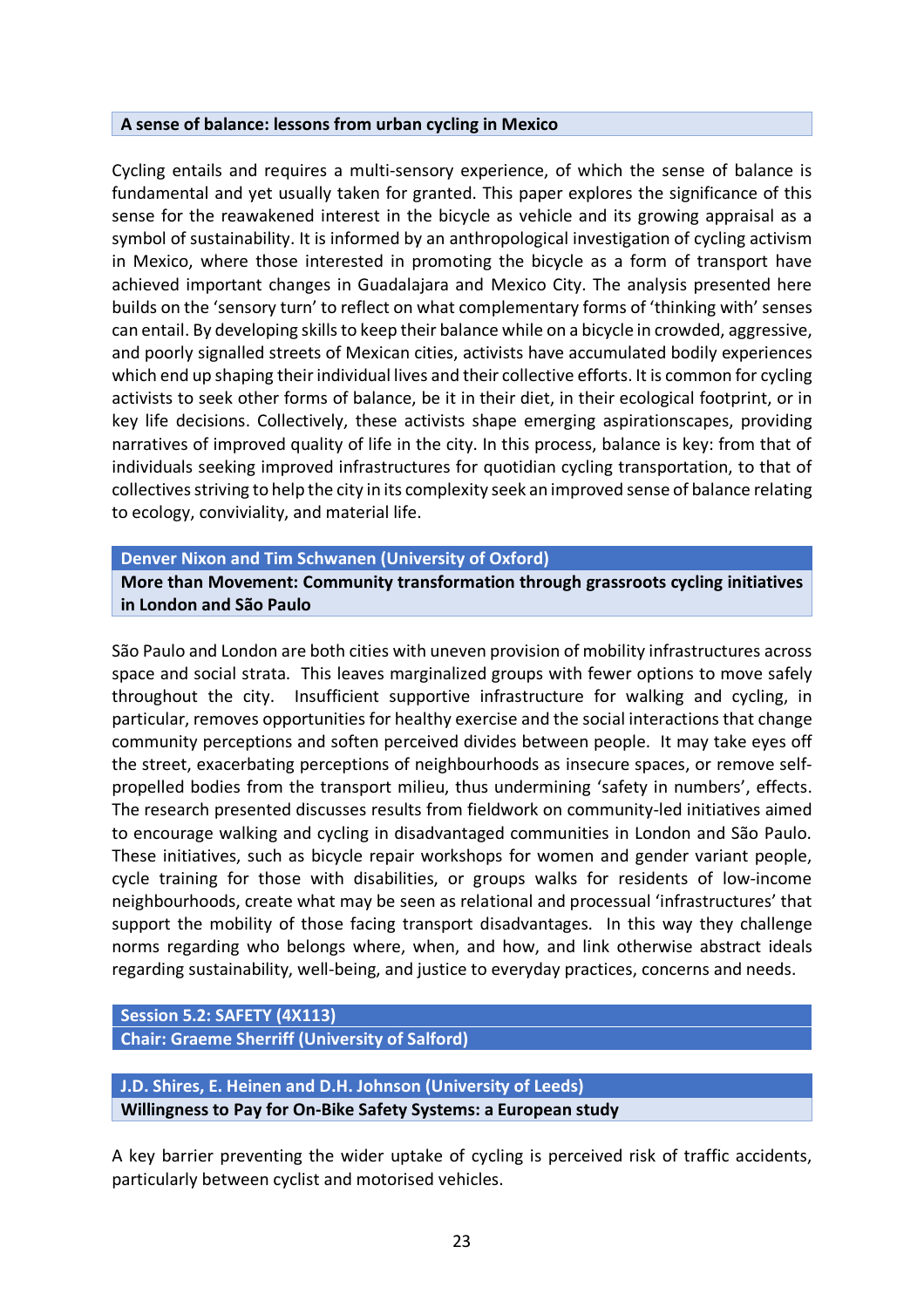On-bike safety technology that alerts both drivers and cyclists to potential collisions between each other was developed as part of a European wide H2020 project, X-Cycle. The technology offers two types of system: (1) A passive tag based system, whereby a smart tag attached to a bicycle enables its location to be located by an in-vehicle detection based system –only the driver is alerted; (2) An active system whereby both the driver and the cyclist receive alerts.

We investigated the Willingness to Pay (WTP) for this technology, and whether this varied by type of cyclists, country and attitudes towards cycling.

Data was collected online in six countries: Hungary, Italy, Spain, Sweden, the Netherlands, and the UK (n=2,417). Type of cyclist was determined using an adjusted version of Dill & McNeil's (2013) method that characterises cyclists into 4 groups: (1) Strong and fearless; (2) Enthused and confident; (3) Interested but concerned; and (4) No way, no how. Attitudes were measured by asking the extent to which respondents agreed with 14 statements on cycling. We used factor analysis to reduce these to three attitudes. WTP values were obtained using SP-experiments.

Initial results suggest that 13% of UK respondents belong in the strong and fearless group, compared to an average of 6.4%. Respondents are overall willing to pay around 80% more for the active technology than for passive technology. Respondents in Sweden and the Netherlands were less willing to pay than respondents from Spain and Italy and women were more willing to pay than men. These findings suggest that technology is in demand to reduce the perceived high risk, but that the WTP differs by individual characteristics, country and type of cyclist.

**Fiona Crawford; Jonathan Flower; Chris Alford; John Parkin; Graham Parkhurst (University of the West of England)**

**Interactions of autonomous vehicles and cyclists: results from real-world and simulator trials**

**Background**. The VENTURER project, funded by Innovate UK, has assessed the responses of road users, including cyclists, to autonomous vehicles (AV) in a series of increasingly complex trials and demonstrations within urban settings. Trial 3 comprised of, inter alia, an overtake of a parked car with an on-coming cyclist, and a right turn into a side road with an on-coming cyclist. Participants experienced the events both in the real world with the Wildcat autonomous vehicle and in the VENTURER Simulator.

**Methodology**. In total, 134 cyclist, driver and pedestrian participants were asked to rate their trust in the AV immediately after they had observed each event. The participants did not interact with the AV themselves, but observed events from viewpoints relevant to their role. Trust scores are compared between the real-world and the simulator, and also between participant role.

**Results**. The reported trust ratings were high. Overall, 85% of the scores for cycling interactions in the VENTURER Simulator and 87% of the scores given to the Wildcat were 7 or above (out of 10). Trust ratings did not differ significantly by participant role. Trust in the overtaking manoeuvre of a parked vehicle by the Wildcat AV was rated higher with, as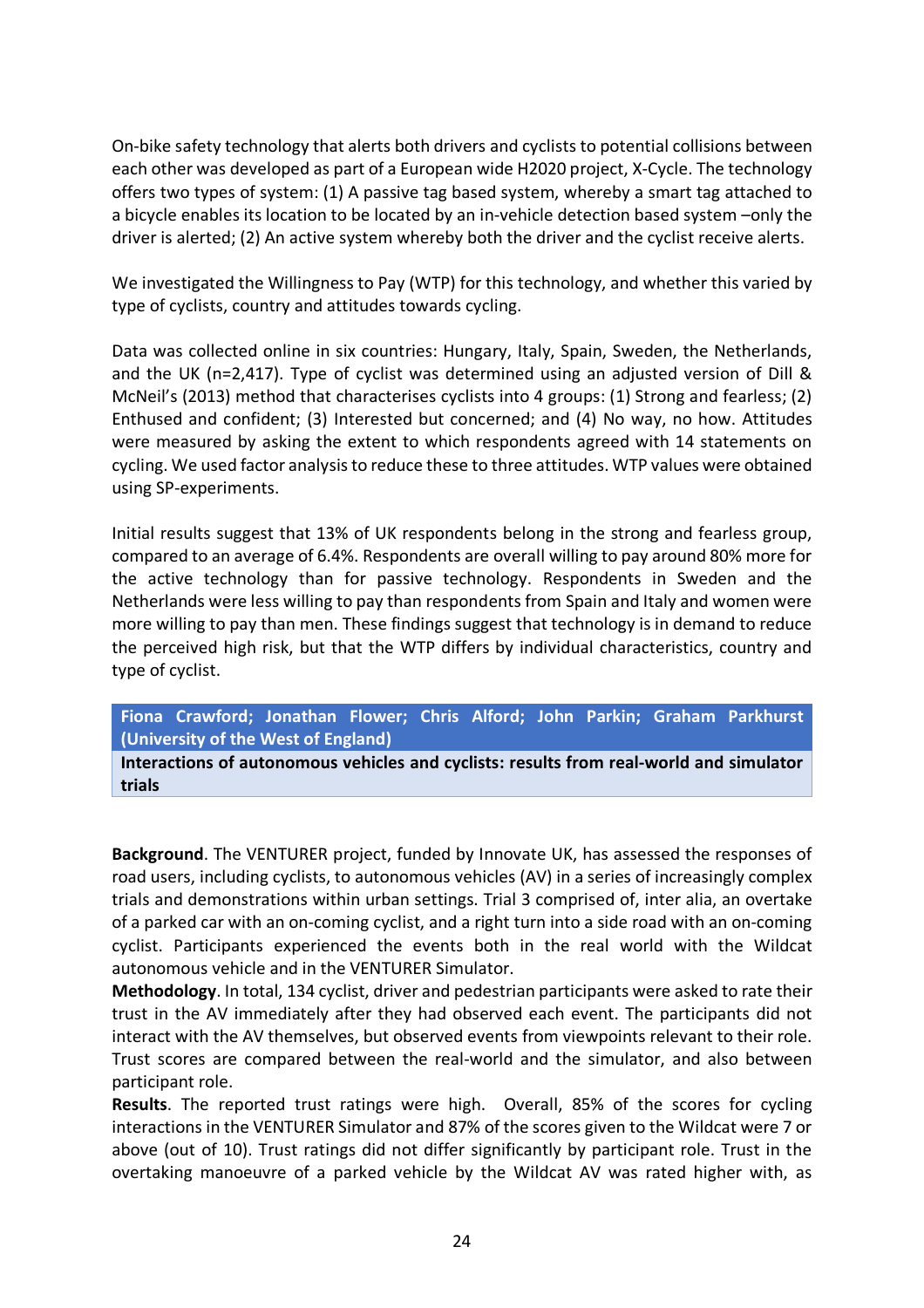opposed to without, an on-coming cyclist. This pattern was not observed in the VENTURER Simulator. Age and driving experience were not found to be correlated with the trust scores. **Impact of the research**. The trials are helping inform discussion about the development of insurance models and the legal framework for autonomous vehicle technologies, as well as the Highway Code and traffic regulations. Trial evidence suggests road users may be too trusting and road user education about AV capability may be required.

**de Geus B., Vanderroost M., Van Hemelryck J. (Vrije Universiteit Brussel, Belgium), Van Cauwenberg J. (Ghent University, Belgium), Schepers P. (Utrecht University, The Netherlands)**

**Cause and characteristics of bicycle crashes in adults (45+)**

BACKGROUND: Throughout the past decades bicycle crashes have been approached and analysed from different angles. Only a limited number of studies included exposure (distance and/or time cycled) in their analysis. There is a lack of data on bicycle crashes in elderly, bicycle crashes with an electrically assisted bicycle (EAB) and the combination of both topics. PURPOSE: The purpose was to investigate bicycle crashes with conventional bicycle riders and electrically assisted bicycle riders, aged +45 years. We first aimed to study differences in characteristics between conventional bicycle riders and electrically assisted bicycle (EAB) riders, who were involved in a crash. Secondly, this study aimed to determine characteristics that increased the likelihood of a bicycle crash. The final aim of this study was to include exposure in the analysis in order to calculate the 'risk' of bicycle crashes among conventional cyclists versus EAB cyclists.

METHODS: A retrospective cross-sectional survey-based study was conducted in Flanders and the Netherlands. Male and female cyclists, living in Flanders or the Netherlands, aged +45 year.

RESULTS: EAB cyclists were significantly older ( $p = .002$ ) and had a significantly higher BMI ( $p$ ) < 0.001) compared to conventional bicycle cyclists. Significantly more EAB users reported to be in poor to moderate health ( $p < 0.001$ ). For EAB crashes, a higher score for the clusters 'Mental' (OR: 1.547, 95% CI 1.193 – 2.006) and 'Strength & Functionality' (OR: 1.572, 95% CI 1.103 – 2.242) increases the likelihood of a bicycle crash. For conventional bike crashes, only the cluster 'Mental' (OR: 1.634, 95% CI 1.327 – 2.014) is a significant predictor for a bicycle crash. The overall incidence rate (IR) in our study was 0.937 per 1000 trips (95% CI 0.824– 1.051).

CONCLUSION: This study provides evidence that EAB users exhibit characteristics and behaviour that influences their crash likelihood. EAB cyclists are presumed to be older and to have less physical fitness. Nevertheless, objective measurements on several physical fitness parameters are needed to confirm and objectify this statement.

# **Kathryn Stewart and Suzanne Meade (Edinburgh Napier University) Safety in Numbers: Meso-spatial analysis and mapping**

The SiN (Safety-in-numbers) effect has become prevalent within cycling research in recent years. It describes the phenomenon whereby cycling accident risk may fall when the volume of cyclists increases. However, according to resent research, the SiN effect can coexist with a decline in cyclist safety (Aldred et al., 2017). Further, any beneficial SiN effect may be highly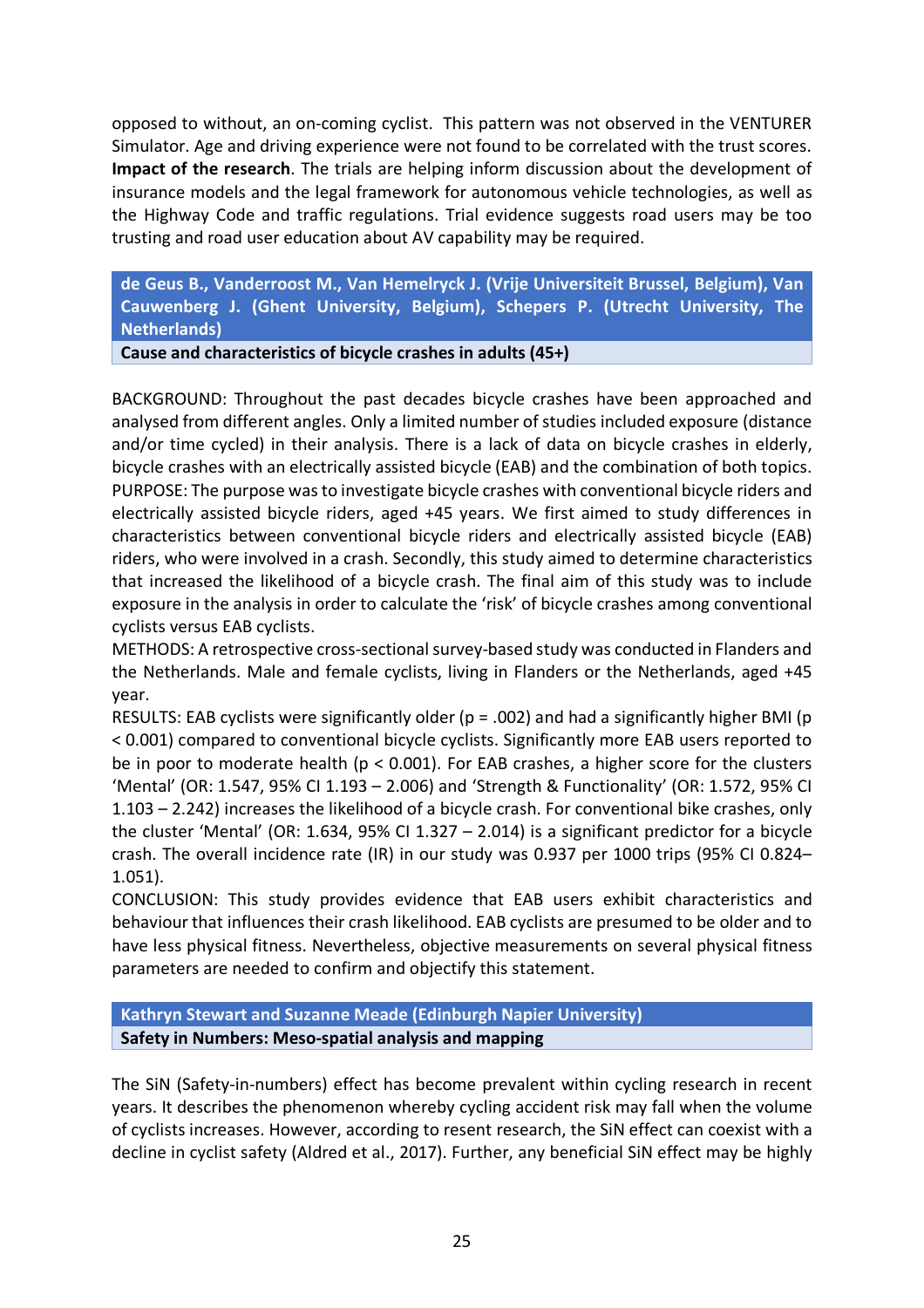location dependent and cycling risks are significantly higher, per kilometre travelled, than both motorised and pedestrian travel.

This paper presents a methodology to estimate cyclist risk and the mapping of SiN by utilising recently developed open source analysis tools (Lovelace et al, 2017), cycling routing engine applications (www.Cyclestreet.net), developed specifically for cyclists, and application of spatial statistics regression at meso-spatial area level.

The results confirm that a SiN effect is present at a global level, that the effect varies in strength and that cycling risks remain despite its presence. The spatial element of this research locates the strength or weakness of SiN across intermediate data zone areas in Edinburgh. By comparing local model results, that take account of non-stationary spatial effects across data zones, with global regression models it is possible to compare explanatory variables across a the city. The paper will also explore the role of the exposure metric and the impact it can have on the evaluation of risk. The spatial evaluation of risk and exposure is currently difficult especially for those who must implement current transport polices due to lack of data. This research aims to provide transport planners and policy makers with a better understand cyclist road safety and the SiN effect at a local level. The research also demonstrates the application of spatial statistics for transport, in particular mapping model explanatory results (demographic, environmental, infrastructure) at meso level, to provide a useful exploratory and visualisation tool for transport research and practitioners.

## **Session 6: CYCLING CULTURES (2D67) Chair: Esther Anaya (Imperial College London)**

**Cristina Caimotto (University of Torino and FIAB)**

**Normalising cycling: a discursive approach**

While cycling is becoming more and more popular in European cities as a response to problems of pollution and traffic congestion, an opposite trend can be observed, as cyclists are sometimes portrayed as a "scourge" creating problems for drivers and pedestrians (Walker, 2015). Indeed, people perceive their mobility---related identity as something to be cherished and protected, even if in fact they are at the same time pedestrians, drivers and, in many cases, also cyclists in different moments of their weekly routines. The application of double standards --- cyclists riding through red lights might be generally judged much more negatively than other road users breaking rules --- and the fierce strength with which people are ready to defend their mobility---related rights (Pooley, 2013) may be considered signals that important identity issues come into play when discussing actual mobility problems (see also Skinner and Rosen, 2007; Kiernan, 2018).

Representatives of cycling advocacy tend to demand better cycling infrastructures by providing facts and data showing the advantages brought by the promotion of cycling (e.g. EUCS, 2017). Yet, according to Lakoff, too many people are still hindered by what he calls "the Trap of Enlightment Reason" as they believe that by telling people the facts, they will reason to the right conclusion. But, he explains, if the facts do not make sense in terms of the people's system of frames, they will simply ignore them (Lakoff, 2010).

The hypothesis that my research aims to investigate is how discourses about mobility (e.g. advocacy and policy documents, political campaigns, advertisings, driving licence manuals,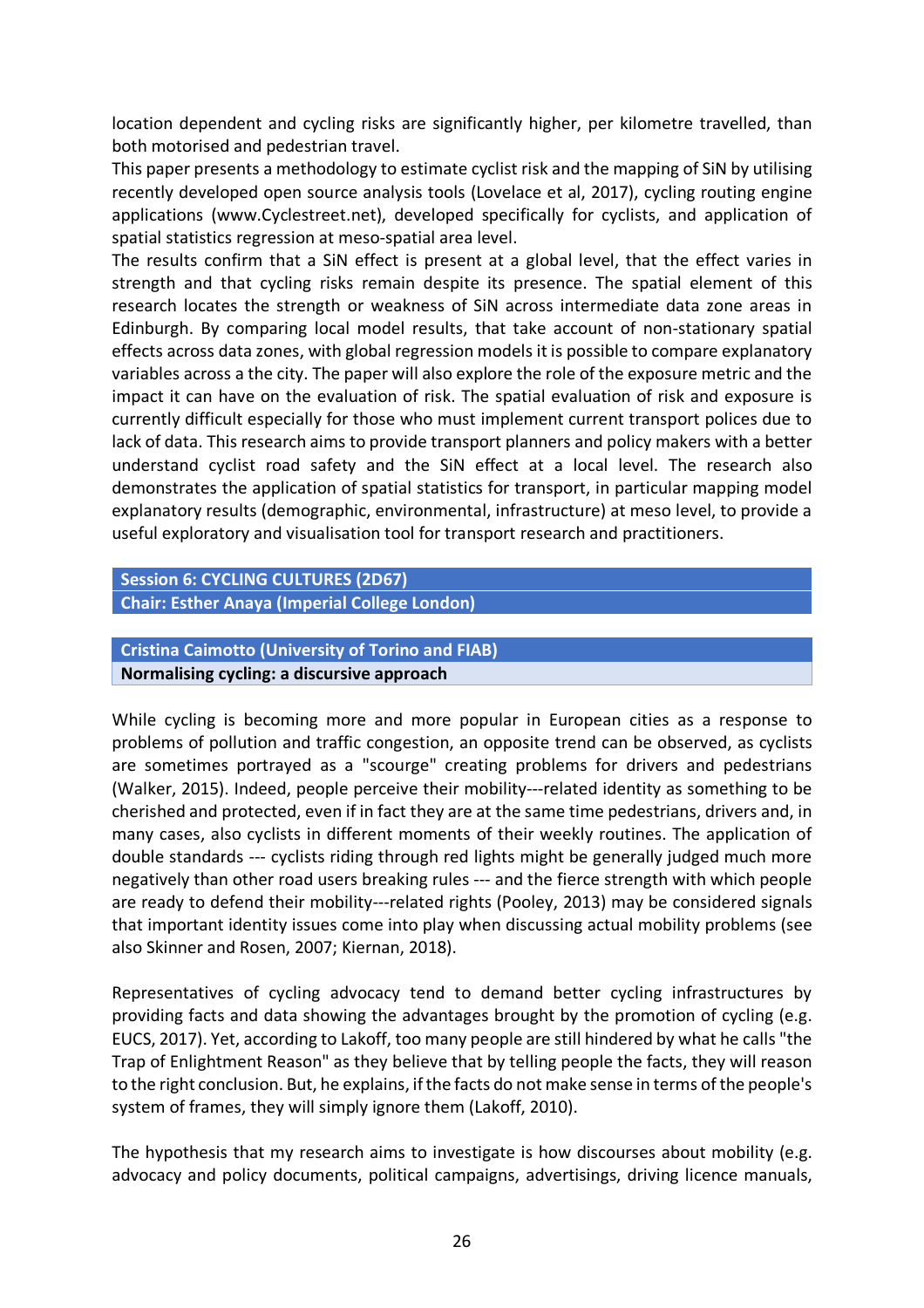cartoons...) contribute to the shaping of identities of mobility and how this knowledge may help advocacy groups improve their effectiveness by building up the right frames in the long term. The discourses are investigated through a blend of approaches including Critical Discourse Analysis (Wodak and Meyer, 2009), Appraisal Theory (Martin and White, 2005) and Critical Metaphor analysis (Charteris Black, 2004).

Can anything be done at discourse level to re-frame the way in which cycling is portrayed by those who perceive it as a problem rather than a solution?

Charteris-Black, J. (2004) Corpus approaches to critical metaphor analysis. Basingstoke : Palgrave MacMillan.

EUCS EU Cycling Strategy. Recommendations for Delivering Green Growth and an Effective Mobility in 2030 (2017) retrieved online https://ecf.com/sites/ecf.com/files/EUCS\_full\_doc\_small\_file.pdf

Kiernan, P. (2018) Language, Identity and Cycling in the New Media Age. London: Palgrave MacMillan.

Lakoff, G. (2010) " Why it Matters How We Frame the Environment" in Environmental Communication vol 4 n. 1, 70---81.

Martin, J.R. and White, P.R.R. (2005) The Language of Evaluation: Appraisal in English. Basingstoke: Palgrave Macmillan.

Pooley C. (2013) Promoting Walking and Cycling. New Perspectives on Sustainable Travel. Bristol: Policy Press.

Skinner D. and Rosen P. (2007) "Hell is the Other Cyclist: Rethinking Transport and Identity" in Horton D., Rosen P. and Cox P. (Eds) Cycling and Society. London and New York: Routledge. 83---96.

Walker, P. (2015) "Sabotage and hatred: what have people got against cyclists?" The Guardian 1 according to the UPL 2015 contrieved online https://www.theguardian.com/lifeandstyle/2015/jul/01/sabotage---and---hatred---what-- have---people---got---against---cyclists

Wodak R. and Meyer M. (Eds) (2009) Methods of Critical Discourse Analysis. London: Sage.

**Katja Leyendecker (Northumbria University) Method in the madness – autoethnography against automobility**

The Advocacy and Academia exchange day in Newcastle, UK, in 2015, resolved that story telling is a vital tool to advancing the cause of urban mass cycling. In my presentation I ask: "How well is academia equipped to create narratives that matter?" I will report about the methods I employed in my PhD, ranging from traditional methods of interviews to the use of autoethnographic methods of video diaries and blogging. My PhD is concerned with capturing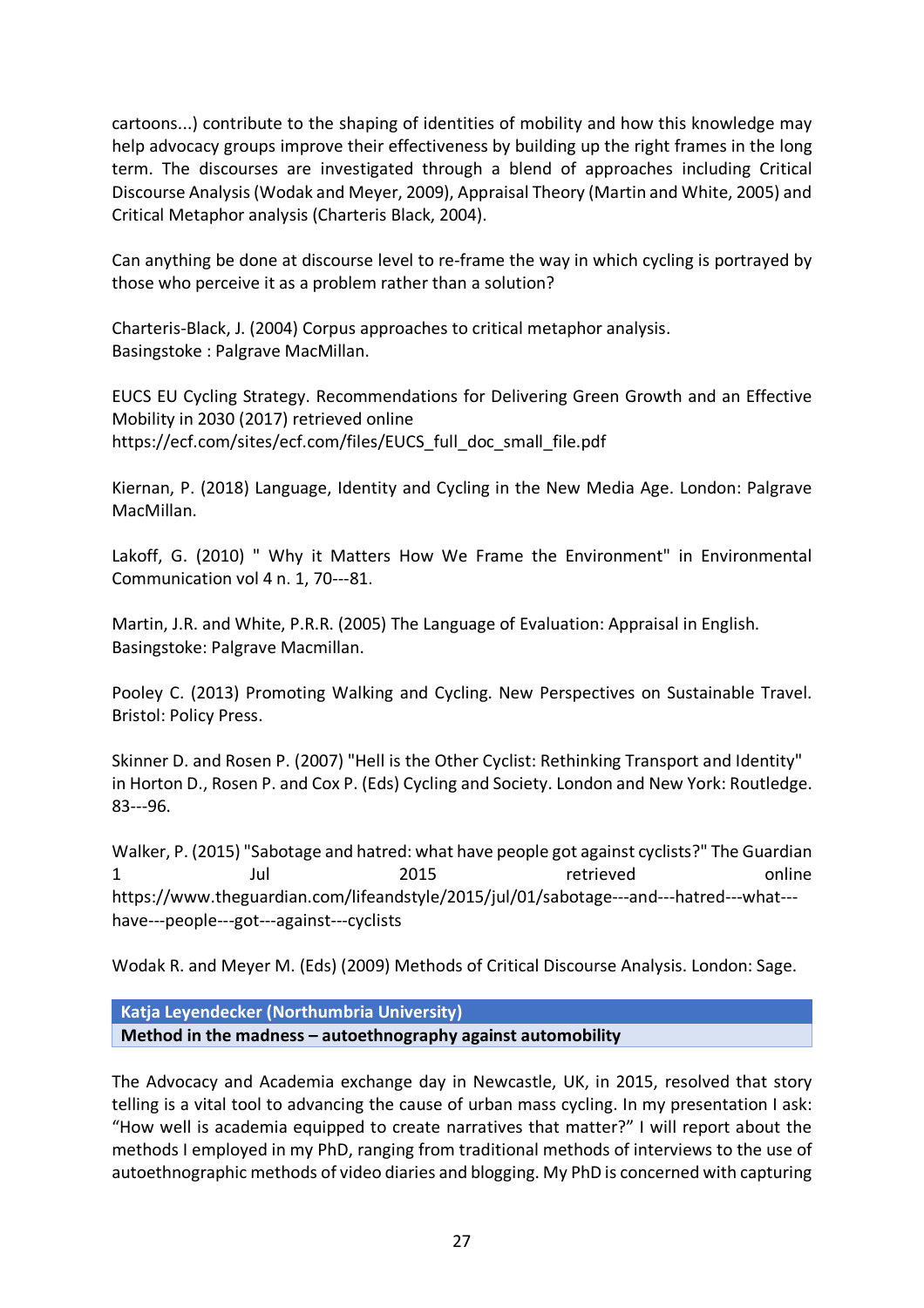the story of women activists in Newcastle, UK, and Bremen, Germany. Using inventive methods may be an answer to the mobilisation of new ideas about cycling, if we accept the focus of urban design as a contested political practice.

## **Yonca Krahn, Bernhard Tschofen (University of Zurich)**

## **Negotiating New Urbanities – Ethnographic Insights in Zurich's Diverse Cycling Culture**

The qualitative importance of cycling in Zurich, Switzerland's biggest city, is nothing to be pointed out. But although cycling in Zürich has no significant impact on the developments of restructuring social behaviour or has a leading impact of the global development of mobile cycling practice, like it can be found in Copenhagen or Amsterdam, it's qualitative traces represent city-specific logics, are part of creating local identities and mirror many specifies of the place and it`s people`s practices.

Ethnographic research on places, things, scenes and related practices conducted in a research project with MA students has shown that cycling is a present topic of everyday life – shaped by both policies and popular practices. As it is normal to have and use a bike in the hilly city of Zürich, lifestyles can be re-read though bicycles. Where streets are narrow, tram tracks and cold winters ad additionally, the bike becomes a way of distinction, following lifestyle trends and forming personal identities. At the same time structural developments like the old velodrome, become a political issue, dealing also with housing-agendas; political discourses on cycling lanes in the city do not necessarily decide pro-bike lobby; cycling as a hobby forced developments like do-it-yourself or "Meet-Up"-groups for (social) training rides share local knowledge on training terrains; smart cycling becomes present, start-ups produce electric bikes to be tested at a Swiss market and bike-messengers now also deliver food from trendy restaurants – cycling is a vehicle of new urbanity. At the same time, interviewees know to tell personal and emotional stories of their connection with their bikes. It is partly made out of those emotions but – specifically for Zurich – out of those differences that form the Zurichspecific and pluralistic field, having the bike ubiquitous in the city. A city whose urbanity therefore is not only negotiated in a new way, it is also a driving factor of this new urbanity.

## **Robert Egan (Dublin City University)**

## **Precarious Entitlement and Utility Cycling in Dublin: A Grounded Theory Study**

This project began with a curiosity regarding how utility cyclists in Dublin experience and deal with matters of risk. In this study, a classical grounded theory methodology was used and qualitative interviews were the primary method of data collection. Emerging from data collection and analysis, 'precarious entitlement' was identified as a main concern for utility cyclists in Dublin. Precarious entitlement is conceptualised as the condition in which one has an entitlement to something that is liable to give way or is inherently insecure. Utility cyclists experience this in relation to space. Two properties impinge on this experience: 'precarious designation' of entitlements to space and 'precarious recognition' of entitlement by others, including law enforcement. It was conceptualised that utility cyclists may deal with this phenomenon in primarily two distinct ways. First, precarious entitlement was dealt with by taking personal responsibility for the vulnerability created by precarious entitlement (i.e. by 'privatising vulnerability'). This involved enduring transgression from others of entitlement, anticipating disregard by others and refraining from using or insisting upon spatial entitlement. Second, precarious entitlement was dealt with by engaging in various ways of